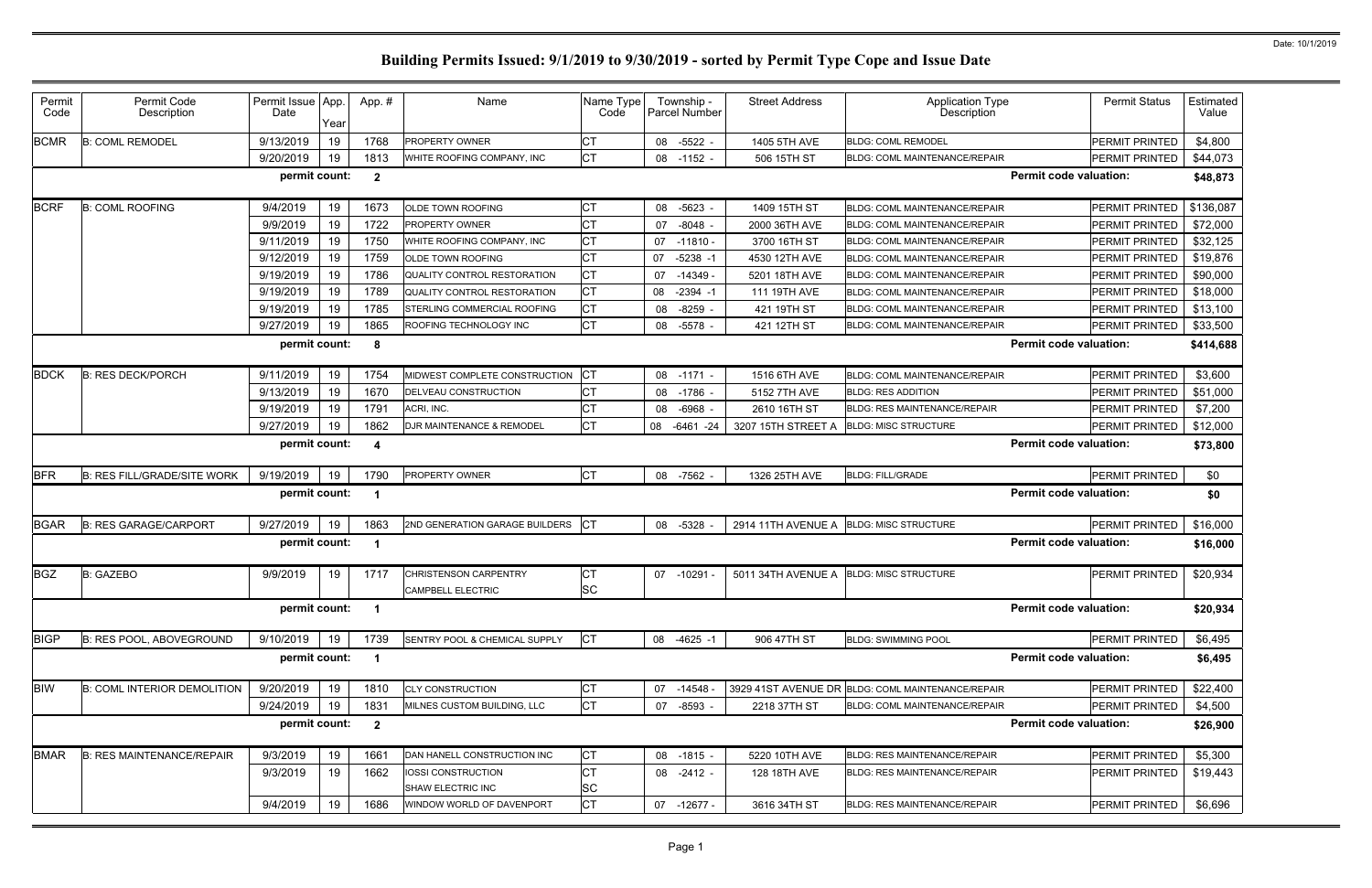| Permit<br>Code | Permit Code<br>Description          | Permit Issue App<br>Date | Year | App.#          | Name                                                              | Name Type<br>Code |    | Township -<br><b>Parcel Number</b> | <b>Street Address</b> | <b>Application Type</b><br>Description             |                               | <b>Permit Status</b>  | Estimated<br>Value |
|----------------|-------------------------------------|--------------------------|------|----------------|-------------------------------------------------------------------|-------------------|----|------------------------------------|-----------------------|----------------------------------------------------|-------------------------------|-----------------------|--------------------|
| <b>BMAR</b>    | <b>B: RES MAINTENANCE/REPAIR</b>    | 9/4/2019                 | 19   | 1687           | WINDOW WORLD OF DAVENPORT                                         | CT                |    | 08 -2715                           | 427 52ND ST           | <b>BLDG: RES MAINTENANCE/REPAIR</b>                |                               | <b>PERMIT PRINTED</b> | \$4,884            |
|                |                                     | 9/5/2019                 | 19   | 1695           | SLAB MASTERS INC. DBA HELITECH                                    | IСТ               |    | 07 -12957 -                        | 3709 16TH AVE         | <b>BLDG: RES MAINTENANCE/REPAIR</b>                |                               | <b>PERMIT PRINTED</b> | \$4,000            |
|                |                                     | 9/5/2019                 | 19   | 1698           | DAN HANELL CONSTRUCTION INC                                       | <b>CT</b>         |    | 08 -6279                           | 428 46TH ST           | <b>BLDG: RES MAINTENANCE/REPAIR</b>                |                               | <b>PERMIT PRINTED</b> | \$4,500            |
|                |                                     | 9/6/2019                 | 19   | 1714           | FELDCO FACTORY DIRECT LLC                                         | Iст               |    | 08 -4616 -                         | 446 42ND ST           | <b>BLDG: RES MAINTENANCE/REPAIR</b>                |                               | <b>PERMIT PRINTED</b> | \$8,575            |
|                |                                     | 9/6/2019                 | 19   | 1715           | FELDCO FACTORY DIRECT LLC                                         | <b>CT</b>         |    | 08 -6721                           | 1649 24TH AVE         | <b>BLDG: RES MAINTENANCE/REPAIR</b>                |                               | <b>PERMIT PRINTED</b> | \$5,527            |
|                |                                     | 9/9/2019                 | 19   | 1724           | DAN HANELL CONSTRUCTION INC                                       | <b>CT</b>         |    | 07 -11880 -A                       | 3414 52ND ST          | <b>BLDG: RES MAINTENANCE/REPAIR</b>                |                               | <b>PERMIT PRINTED</b> | \$2,050            |
|                |                                     | 9/11/2019                | 19   | 1749           | <b>REUTHER CONSTRUCTION</b>                                       | <b>CT</b>         | 08 | -4858                              | 920 12TH AVE          | <b>BLDG: RES MAINTENANCE/REPAIR</b>                |                               | <b>PERMIT PRINTED</b> | \$54,601           |
|                |                                     | 9/13/2019                | 19   | 1769           | FELDCO FACTORY DIRECT LLC                                         | IСТ               |    | 07 -2234                           | 2514 27TH ST          | <b>BLDG: RES MAINTENANCE/REPAIR</b>                |                               | <b>PERMIT PRINTED</b> | \$1,657            |
|                |                                     | 9/19/2019                | 19   | 1788           | QUALITY CONTROL RESTORATION                                       | Iст               |    | 08 -7808                           | 1802 15TH ST          | <b>BLDG: RES MAINTENANCE/REPAIR</b>                |                               | <b>PERMIT PRINTED</b> | \$9,000            |
|                |                                     | 9/19/2019                | 19   | 1792           | PROPERTY OWNER                                                    | СT                |    | 08 -8783                           | 911 32ND AVENUE CT    | <b>BLDG: RES MAINTENANCE/REPAIR</b>                |                               | <b>PERMIT PRINTED</b> | \$100              |
|                |                                     | 9/20/2019                | 19   | 1809           | <b>HEATH EVERSON</b>                                              | СT                | 07 | $-227 - C$                         | 3549 41ST ST          | <b>BLDG: RES MAINTENANCE/REPAIR</b>                |                               | <b>PERMIT PRINTED</b> | \$4,000            |
|                |                                     | 9/24/2019                | 19   | 1842           | PALMER CONSTRUCTION                                               | <b>CT</b>         |    | 07 -766 -                          | 1132 53RD ST          | <b>BLDG: RES MAINTENANCE/REPAIR</b>                |                               | <b>PERMIT PRINTED</b> | \$4,000            |
|                |                                     | 9/25/2019                | 19   | 1852           | FELDCO FACTORY DIRECT LLC                                         | IСТ               |    | 07 -726                            | 5212 11TH AVENUE A    | <b>BLDG: RES MAINTENANCE/REPAIR</b>                |                               | PERMIT PRINTED        | \$4,850            |
|                |                                     | 9/25/2019                | 19   | 1845           | MIDWEST RECONSTRUCTION CO                                         | <b>CT</b>         |    | 07 -9750                           | 4520 48TH STREET A    | <b>BLDG: RES MAINTENANCE/REPAIR</b>                |                               | <b>PERMIT PRINTED</b> | \$4,270            |
|                |                                     | 9/30/2019                | 19   | 1873           | FELDCO FACTORY DIRECT LLC                                         | IСТ               |    | 07 -14428                          |                       | 1813 27TH AVENUE PL BLDG: RES MAINTENANCE/REPAIR   |                               | <b>PERMIT PRINTED</b> | \$4,355            |
|                |                                     | permit count:            |      | 18             |                                                                   |                   |    |                                    |                       |                                                    | <b>Permit code valuation:</b> |                       | \$147,808          |
| <b>BNP</b>     | <b>B: "WORKING WITHOUT A PERMI"</b> | 9/10/2019                | 19   | 1722           | PROPERTY OWNER                                                    | IСТ               |    | 07 -8048                           | 2000 36TH AVE         | <b>BLDG: COML MAINTENANCE/REPAIR</b>               |                               | PERMIT PRINTED        | \$72,000           |
|                |                                     | 9/24/2019                | 19   | 1842           | PALMER CONSTRUCTION                                               | Iст               |    | 07 -766 -                          | 1132 53RD ST          | <b>BLDG: RES MAINTENANCE/REPAIR</b>                |                               | PERMIT PRINTED        | \$4,000            |
|                |                                     | permit count:            |      | $\overline{2}$ |                                                                   |                   |    |                                    |                       |                                                    | <b>Permit code valuation:</b> |                       | \$76,000           |
| <b>BRF</b>     | <b>B: RES FOUNDATION/FOOTING</b>    | 9/25/2019                | 19   | 1847           | PROPERTY OWNER                                                    | CT                | 07 | $-359 -$                           | 3510 44TH AVE         | <b>BLDG: RES MAINTENANCE/REPAIR</b>                |                               | PERMIT PRINTED        | \$15,150           |
|                |                                     | 9/25/2019                | 19   | 1850           | PROPERTY OWNER                                                    | <b>CT</b>         | 07 | $-359 -$                           | 3526 44TH AVE         | <b>BLDG: RES MAINTENANCE/REPAIR</b>                |                               | <b>PERMIT PRINTED</b> | \$0                |
|                |                                     | permit count:            |      | $\overline{2}$ |                                                                   |                   |    |                                    |                       |                                                    | <b>Permit code valuation:</b> |                       | \$15,150           |
| <b>BRI</b>     | <b>B: RES INVESTIGATION</b>         | 9/3/2019                 | 19   | 1672           | PROPERTY OWNER                                                    | СT                |    | 08 -1977                           | 1706 16TH AVE         | <b>INVESTIGATION</b>                               |                               | PERMIT PRINTED        | \$0                |
|                |                                     | 9/3/2019                 | 19   | 1671           | PROPERTY OWNER                                                    | <b>CT</b>         |    | 08 -3746                           | 1007 29TH ST          | <b>INVESTIGATION</b>                               |                               | PERMIT PRINTED        | \$0                |
|                |                                     | permit count: 2          |      |                |                                                                   |                   |    |                                    |                       |                                                    | <b>Permit code valuation:</b> |                       | \$0                |
| <b>BRML</b>    | <b>B: RES REMODEL</b>               | 9/12/2019                | 19   | 1767           | <b>B &amp; W HOME IMPROVEMENT CO</b><br>KOEHLER ELECTRIC INC, J W | IСТ<br><b>SC</b>  |    | 08 -6491 -                         | 5422 6TH AVE          | <b>BLDG: RES REMODEL</b>                           |                               | PERMIT PRINTED        | \$22,670           |
|                |                                     | 9/24/2019                | 19   | 1833           | MAINTENANCE PRO TEAM<br>AERO PLUMBING AND HEATING                 | Iст<br><b>SC</b>  |    | 08 -1977 -                         | 1706 16TH AVE         | <b>BLDG: RES REMODEL</b>                           |                               | PERMIT PRINTED        | \$18,250           |
|                |                                     | 9/24/2019                | 19   | 1699           | MAINTENANCE PRO TEAM<br>AERO PLUMBING AND HEATING                 | Iст<br><b>SC</b>  |    | 08 -3746 -                         | 1007 29TH ST          | BLDG: RES MAINTENANCE/REPAIR                       |                               | <b>PERMIT PRINTED</b> | \$20,500           |
|                |                                     | permit count:            |      | $\mathbf{3}$   |                                                                   |                   |    |                                    |                       |                                                    | <b>Permit code valuation:</b> |                       | \$61,420           |
| <b>BRRF</b>    | <b>B: RES ROOFING</b>               | 9/3/2019                 | 19   | 1661           | DAN HANELL CONSTRUCTION INC                                       | IСТ               |    | 08 -1815 -                         | 5220 10TH AVE         | <b>BLDG: RES MAINTENANCE/REPAIR</b>                |                               | PERMIT PRINTED        | \$5,300            |
|                |                                     | 9/3/2019                 | 19   | 1666           | R.A. CONSTRUCTION                                                 | Iст               |    | 08 -207 -                          | 201 16TH AVE          | <b>BLDG: RES MAINTENANCE/REPAIR</b>                |                               | PERMIT PRINTED        | \$6,500            |
|                |                                     | 9/3/2019                 | 19   | 1663           | TRUJILLO CONSTRUCTION                                             | IСТ               |    | 08 -6215 -                         | 253 46TH ST           | <b>BLDG: RES MAINTENANCE/REPAIR</b>                |                               | PERMIT PRINTED        | \$1,500            |
|                |                                     |                          |      |                |                                                                   |                   |    |                                    |                       |                                                    |                               |                       |                    |
|                |                                     | 9/3/2019                 | 19   | 1667           | ALL MAJOR RESTORATIONS LLC                                        | IСТ               |    | 08 -6700                           |                       | 50 AVENUE OF THE CITI BLDG: RES MAINTENANCE/REPAIR |                               | PERMIT PRINTED        | \$600              |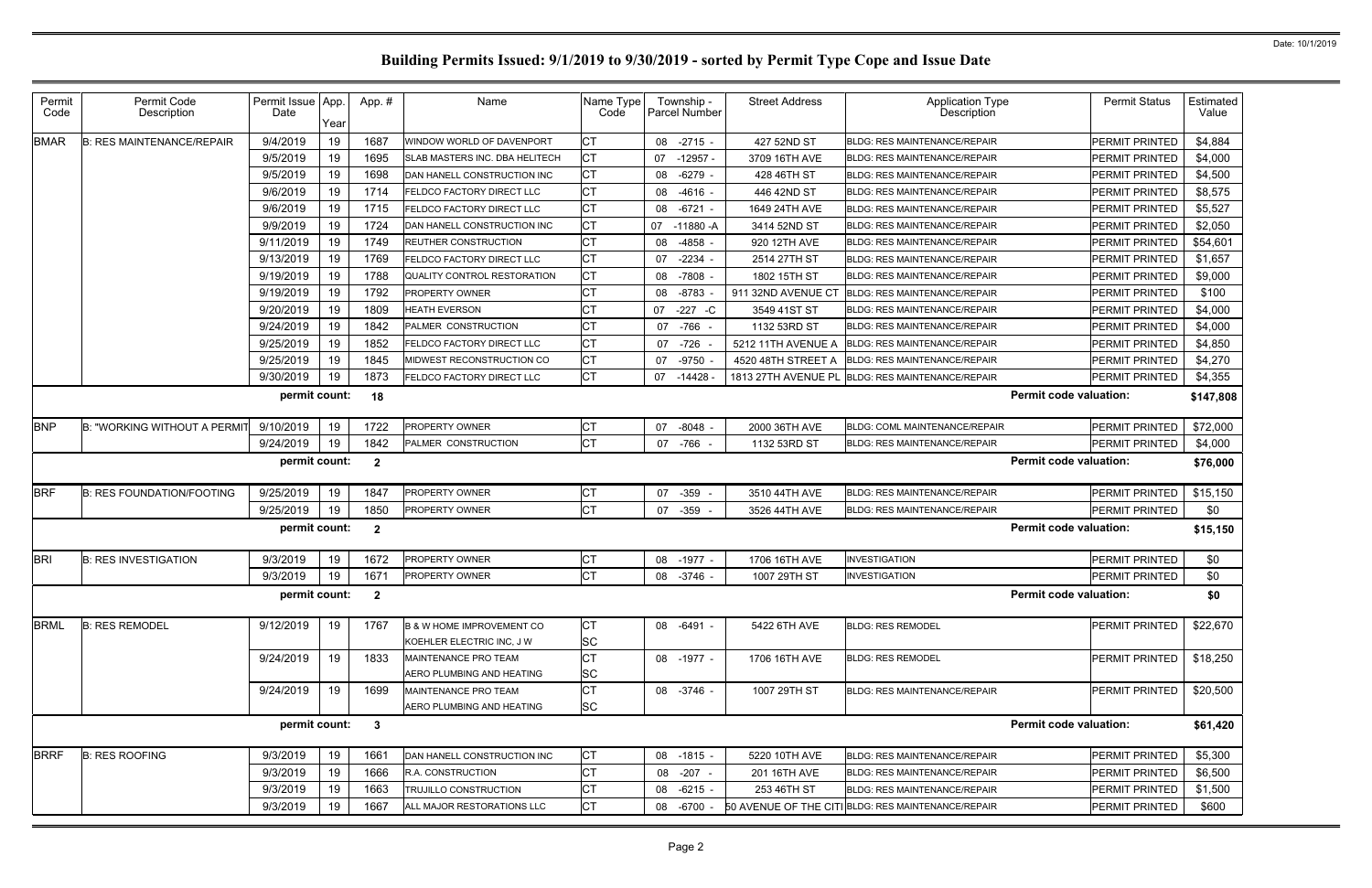| Permit<br>Code | Permit Code<br>Description | Permit Issue App.<br>Date | Year | App. # | Name                              | Name Type<br>Code |    | Township -<br>Parcel Number | <b>Street Address</b> | <b>Application Type</b><br><b>Description</b>     | <b>Permit Status</b>    | <b>Estimated</b><br>Value |
|----------------|----------------------------|---------------------------|------|--------|-----------------------------------|-------------------|----|-----------------------------|-----------------------|---------------------------------------------------|-------------------------|---------------------------|
| <b>BRRF</b>    | <b>B: RES ROOFING</b>      | 9/4/2019                  | 19   | 1694   | ADVANCED CONST & IMPROVEMENT      | <b>CT</b>         | 07 | $-13626$                    |                       | 5011 26TH AVENUE A CTBLDG: RES MAINTENANCE/REPAIR | PERMIT PRINTED          | \$10,201                  |
|                |                            | 9/4/2019                  | 19   | 1683   | QC ROOF DRS INC.                  | <b>CT</b>         | 07 | -1755                       | 1828 33RD ST          | <b>BLDG: RES MAINTENANCE/REPAIR</b>               | <b>PERMIT PRINTED</b>   | \$8,000                   |
|                |                            | 9/4/2019                  | 19   | 1688   | A. DIAZ CONSTRUCTION              | <b>CT</b>         | 07 | $-613 - 1$                  | 1901 35TH ST          | <b>BLDG: RES MAINTENANCE/REPAIR</b>               | <b>FINAL INSPECTION</b> | \$2,000                   |
|                |                            | 9/4/2019                  | 19   | 1679   | ALL MAJOR RESTORATIONS LLC        | <b>CT</b>         | 08 | $-1962$                     | 1629 17TH ST          | <b>BLDG: RES MAINTENANCE/REPAIR</b>               | PERMIT PRINTED          | \$4,500                   |
|                |                            | 9/4/2019                  | 19   | 1684   | <b>FOLEY CONTRACTING LLC</b>      | <b>CT</b>         | 08 | -4028                       | 255 44TH ST           | <b>BLDG: RES MAINTENANCE/REPAIR</b>               | PERMIT PRINTED          | \$4,500                   |
|                |                            | 9/6/2019                  | 19   | 1709   | TRUJILLO CONSTRUCTION             | <b>CT</b>         | 08 | $-5157 - 2$                 | 1831 13TH ST          | <b>BLDG: RES MAINTENANCE/REPAIR</b>               | <b>FINAL INSPECTION</b> | \$12,000                  |
|                |                            | 9/6/2019                  | 19   | 1713   | PETERSON CONSTRUCTION, JODY       | <b>CT</b>         | 08 | -8776                       | 1108 33RD STREET CT   | <b>BLDG: RES MAINTENANCE/REPAIR</b>               | <b>PERMIT PRINTED</b>   | \$11,048                  |
|                |                            | 9/10/2019                 | 19   | 1741   | DAN HANELL CONSTRUCTION INC       | <b>CT</b>         | 07 | $-13341$                    | 1 WILDERNESS CT       | <b>BLDG: RES MAINTENANCE/REPAIR</b>               | <b>PERMIT PRINTED</b>   | \$10,900                  |
|                |                            | 9/10/2019                 | 19   | 1740   | DAN HANELL CONSTRUCTION INC       | <b>CT</b>         | 07 | -9494 -                     | 3447 50TH ST          | <b>BLDG: RES MAINTENANCE/REPAIR</b>               | <b>PERMIT PRINTED</b>   | \$18,589                  |
|                |                            | 9/11/2019                 | 19   | 1751   | <b>PROPERTY OWNER</b>             | <b>CT</b>         |    | 07 -11841 -                 | 3007 36TH ST          | <b>BLDG: RES MAINTENANCE/REPAIR</b>               | PERMIT PRINTED          | \$17,000                  |
|                |                            | 9/11/2019                 | 19   | 1755   | ALL MAJOR RESTORATIONS LLC        | <b>CT</b>         |    | 07 -1368                    | 2337 31ST STREET A    | <b>BLDG: RES MAINTENANCE/REPAIR</b>               | <b>PERMIT PRINTED</b>   | \$8,250                   |
|                |                            | 9/11/2019                 | 19   | 1756   | ALL MAJOR RESTORATIONS LLC        | <b>CT</b>         | 07 | $-583 - 2$                  | 1700 35TH ST          | <b>BLDG: RES MAINTENANCE/REPAIR</b>               | <b>PERMIT PRINTED</b>   | \$4,950                   |
|                |                            | 9/11/2019                 | 19   | 1757   | <b>VERN'S HOME IMPROVEMENT</b>    | <b>CT</b>         | 07 | -6375 -                     | 1033 41ST ST          | <b>BLDG: RES MAINTENANCE/REPAIR</b>               | <b>PERMIT PRINTED</b>   | \$4,420                   |
|                |                            | 9/11/2019                 | 19   | 1753   | <b>CREW ROOFING</b>               | <b>CT</b>         | 07 | -6454                       | 3810 10TH AVENUE PL   | <b>BLDG: RES MAINTENANCE/REPAIR</b>               | <b>PERMIT PRINTED</b>   | \$3,900                   |
|                |                            | 9/11/2019                 | 19   | 1749   | <b>REUTHER CONSTRUCTION</b>       | <b>CT</b>         | 08 | -4858                       | 920 12TH AVE          | BLDG: RES MAINTENANCE/REPAIR                      | PERMIT PRINTED          | \$54,601                  |
|                |                            | 9/12/2019                 | 19   | 1766   | ADVANCED CONST & IMPROVEMENT      | <b>CT</b>         | 07 | -13625                      |                       | 5021 26TH AVENUE A CTBLDG: RES MAINTENANCE/REPAIR | <b>PERMIT PRINTED</b>   | \$7,132                   |
|                |                            | 9/12/2019                 | 19   | 1761   | DAN HANELL CONSTRUCTION INC       | <b>CT</b>         |    | 07 -7295                    | 4614 11TH AVE         | <b>BLDG: RES MAINTENANCE/REPAIR</b>               | <b>PERMIT PRINTED</b>   | \$2,093                   |
|                |                            | 9/19/2019                 | 19   | 1796   | QC ROOF DRS INC.                  | <b>CT</b>         |    | 07 -1137 -                  | 2715 15TH AVE         | <b>BLDG: RES MAINTENANCE/REPAIR</b>               | PERMIT PRINTED          | \$10,000                  |
|                |                            | 9/19/2019                 | 19   | 1799   | A+ ROOFING & SIDING CO. FORMER    | <b>CT</b>         |    | 07 -11485 -                 | 3413 54TH ST          | <b>BLDG: RES MAINTENANCE/REPAIR</b>               | PERMIT PRINTED          | \$17,269                  |
|                |                            | 9/19/2019                 | 19   | 1794   | <b>SEDLOCK INC</b>                | <b>CT</b>         | 07 | $-13622$                    |                       | 5101 26TH AVENUE A CTBLDG: RES MAINTENANCE/REPAIR | <b>PERMIT PRINTED</b>   | \$6,000                   |
|                |                            | 9/19/2019                 | 19   | 1798   | WIRTALA CONSTRUCTION INC, PAUL    | <b>CT</b>         | 08 | $-2262 -$                   | 1006 41ST ST          | BLDG: RES MAINTENANCE/REPAIR                      | <b>PERMIT PRINTED</b>   | \$1,250                   |
|                |                            | 9/19/2019                 | 19   | 1793   | CALDERON'S CONSTRUCTION OF RI     | <b>CT</b>         | 08 | $-5277$                     | 1118 3RD ST           | <b>BLDG: RES MAINTENANCE/REPAIR</b>               | PERMIT PRINTED          | \$10,200                  |
|                |                            | 9/19/2019                 | 19   | 1801   | A+ ROOFING & SIDING CO. FORMER    | <b>CT</b>         | 08 | -6740 -                     | 2415 18TH STREET A    | <b>BLDG: RES MAINTENANCE/REPAIR</b>               | PERMIT PRINTED          | \$7,800                   |
|                |                            | 9/19/2019                 | 19   | 1787   | <b>PROPERTY OWNER</b>             | <b>CT</b>         | 08 | -8444                       | 3102 16TH ST          | <b>BLDG: RES MAINTENANCE/REPAIR</b>               | <b>PERMIT PRINTED</b>   | \$3,000                   |
|                |                            | 9/19/2019                 | 19   | 1800   | A+ ROOFING & SIDING CO. FORMER    | <b>CT</b>         | 08 | -8971 -                     | 2439 3RD ST           | <b>BLDG: RES MAINTENANCE/REPAIR</b>               | PERMIT PRINTED          | \$9,200                   |
|                |                            | 9/20/2019                 | 19   | 1812   | SAMPSON CONSTRUCTION              | <b>CT</b>         | 07 | -1035                       | 1918 30TH ST          | <b>BLDG: RES MAINTENANCE/REPAIR</b>               | PERMIT PRINTED          | \$2,805                   |
|                |                            | 9/20/2019                 | 19   | 1816   | DURHAM CONSTRUCTION               | <b>CT</b>         |    | 08 -3021 -                  | 2535 5TH ST           | <b>BLDG: RES MAINTENANCE/REPAIR</b>               | PERMIT PRINTED          | \$2,800                   |
|                |                            | 9/20/2019                 | 19   | 1817   | <b>FANTH-CURRY HOME IMPRV CO</b>  | <b>CT</b>         |    | 08 -3694 -                  | 2804 9TH AVE          | <b>BLDG: RES MAINTENANCE/REPAIR</b>               | PERMIT PRINTED          | \$15,078                  |
|                |                            | 9/20/2019                 | 19   | 1815   | <b>FOLEY CONTRACTING LLC</b>      | <b>CT</b>         |    | 08 -4138                    | 3319 PARK 16TH ST     | <b>BLDG: RES MAINTENANCE/REPAIR</b>               | PERMIT PRINTED          | \$17,500                  |
|                |                            | 9/23/2019                 | 19   | 1830   | ALL MAJOR RESTORATIONS LLC        | <b>CT</b>         |    | 07 -6691 -                  | 3910 15TH AVE         | <b>BLDG: RES MAINTENANCE/REPAIR</b>               | <b>PERMIT PRINTED</b>   | \$4,550                   |
|                |                            | 9/23/2019                 | 19   | 1821   | DAN HANELL CONSTRUCTION INC       | <b>CT</b>         | 07 | -8608                       |                       | 1603 40TH STREET CT BLDG: RES MAINTENANCE/REPAIR  | <b>PERMIT PRINTED</b>   | \$2,950                   |
|                |                            | 9/23/2019                 | 19   | 1828   | <b>TRUJILLO CONSTRUCTION</b>      | <b>CT</b>         | 08 | -2505 -                     | 441 4TH AVE           | <b>BLDG: RES MAINTENANCE/REPAIR</b>               | <b>PERMIT PRINTED</b>   | \$8,000                   |
|                |                            | 9/23/2019                 | 19   | 1819   | LANDEROS AND SONS CONSTRUCTION CT |                   |    | 08 -2516 -                  | 406 4TH AVE           | BLDG: RES MAINTENANCE/REPAIR                      | <b>PERMIT PRINTED</b>   | \$5,400                   |
|                |                            | 9/23/2019                 | 19   | 1829   | ALL MAJOR RESTORATIONS LLC        | <b>CT</b>         | 08 | -4229 -6                    | 3205 11TH AVENUE A    | <b>BLDG: RES MAINTENANCE/REPAIR</b>               | <b>PERMIT PRINTED</b>   | \$5,775                   |
|                |                            | 9/25/2019                 | 19   | 1849   | A+ ROOFING & SIDING CO. FORMER    | <b>CT</b>         |    | $07 - 11018$                |                       | 4720 18TH AVENUE CT BLDG: RES MAINTENANCE/REPAIR  | <b>PERMIT PRINTED</b>   | \$8,000                   |
|                |                            | 9/25/2019                 | 19   | 1848   | A+ ROOFING & SIDING CO. FORMER    | <b>CT</b>         |    | 07 -13546 -                 | 3415 32ND ST          | <b>BLDG: RES MAINTENANCE/REPAIR</b>               | <b>PERMIT PRINTED</b>   | \$15,387                  |
|                |                            | 9/25/2019                 | 19   | 1853   | QC ROOF DRS INC.                  | <b>CT</b>         |    | 08 -1370 -                  | 2107 9TH AVE          | <b>BLDG: RES MAINTENANCE/REPAIR</b>               | <b>PERMIT PRINTED</b>   | \$22,000                  |
|                |                            | 9/25/2019                 | 19   | 1851   | <b>PROPERTY OWNER</b>             | <b>CT</b>         |    | 08 -7041 -                  | 603 51ST ST           | <b>BLDG: RES MAINTENANCE/REPAIR</b>               | <b>PERMIT PRINTED</b>   | \$1,805                   |
|                |                            | 9/25/2019                 | 19   | 1844   | DAN HANELL CONSTRUCTION INC       | <b>CT</b>         |    | 08 -8156                    | 2738 11TH AVENUE B    | <b>BLDG: RES MAINTENANCE/REPAIR</b>               | PERMIT PRINTED          | \$3,500                   |
|                |                            | 9/26/2019                 | 19   | 1856   | <b>FOLEY CONTRACTING LLC</b>      | <b>CT</b>         |    | 07 -870 -                   | 2729 43RD ST          | <b>BLDG: RES MAINTENANCE/REPAIR</b>               | PERMIT PRINTED          | \$7,400                   |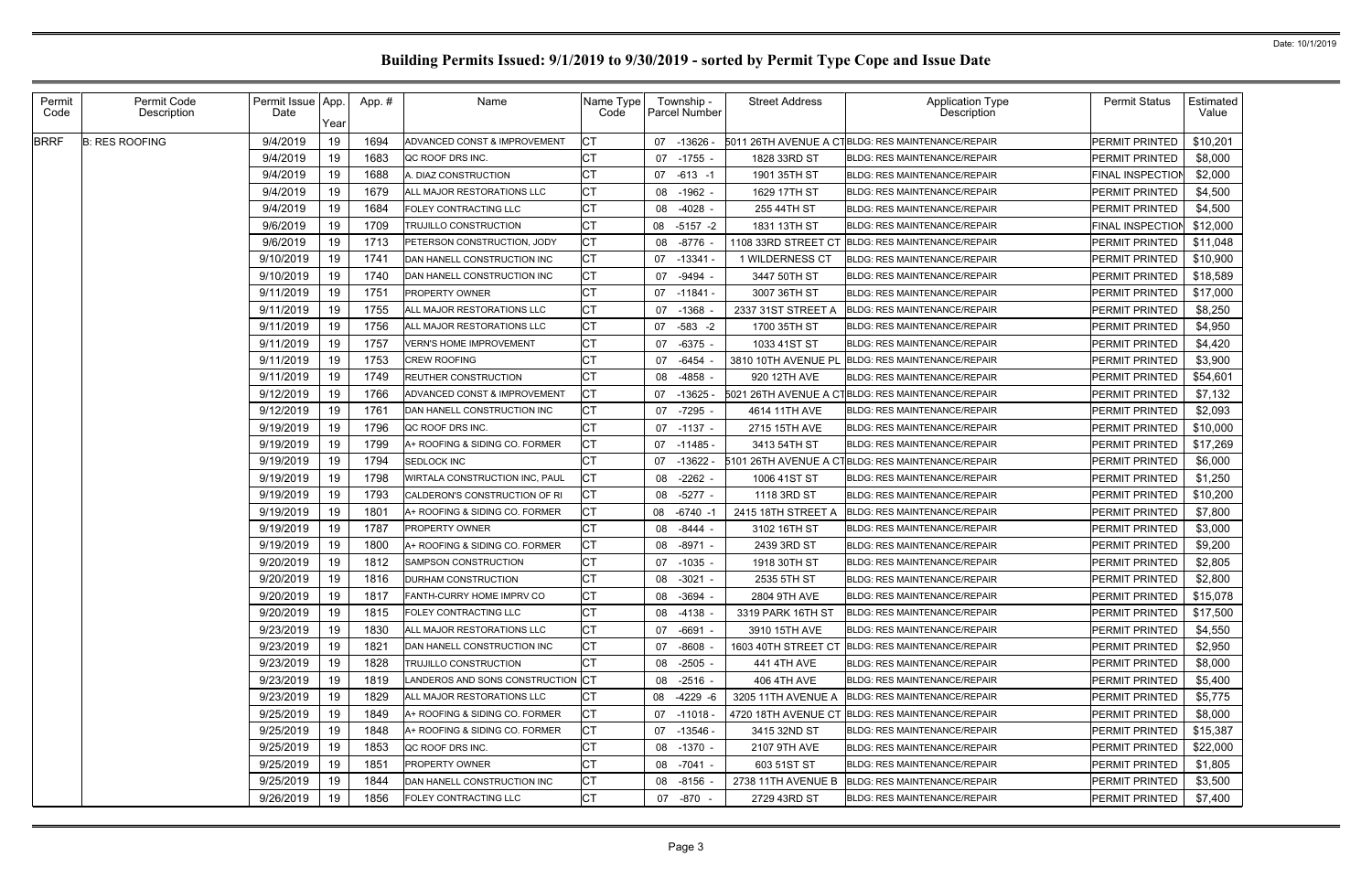| Permit<br>Code   | Permit Code<br>Description        | Permit Issue App.<br>Date | Year | App.#                   | Name                              | Name Type<br>Code | Township -<br><b>Parcel Number</b> | <b>Street Address</b>                  | <b>Application Type</b><br><b>Description</b>   | <b>Permit Status</b>    | <b>Estimated</b><br>Value |
|------------------|-----------------------------------|---------------------------|------|-------------------------|-----------------------------------|-------------------|------------------------------------|----------------------------------------|-------------------------------------------------|-------------------------|---------------------------|
| <b>BRRF</b>      | <b>B: RES ROOFING</b>             | 9/26/2019                 | 19   | 1858                    | ALL MAJOR RESTORATIONS LLC        | СT                | 08 -2257                           | 164 13TH AVE                           | <b>BLDG: RES MAINTENANCE/REPAIR</b>             | <b>PERMIT PRINTED</b>   | \$5,225                   |
|                  |                                   | 9/26/2019                 | 19   | 1859                    | ALL MAJOR RESTORATIONS LLC        | <b>CT</b>         | 08 -6990 -1                        | 2743 11TH AVE                          | <b>BLDG: RES MAINTENANCE/REPAIR</b>             | <b>PERMIT PRINTED</b>   | \$5,225                   |
|                  |                                   | 9/27/2019                 | 19   | 1864                    | JOSH ACKERLAND CONSTRUCTION       | <b>CT</b>         | 08<br>$-6461 - 14$                 | 3208 15TH STREET A                     | <b>BLDG: RES MAINTENANCE/REPAIR</b>             | PERMIT PRINTED          | \$7,495                   |
|                  |                                   | 9/27/2019                 | 19   | 1867                    | QC ROOF DRS INC.                  | СT                | 08 -6890                           | 1420 23RD AVE                          | <b>BLDG: RES MAINTENANCE/REPAIR</b>             | PERMIT PRINTED          | \$1,500                   |
|                  |                                   | 9/27/2019                 | 19   | 1866                    | QC ROOF DRS INC.                  | <b>CT</b>         | 08 -8170                           | 1127 29TH ST                           | <b>BLDG: RES MAINTENANCE/REPAIR</b>             | <b>PERMIT PRINTED</b>   | \$8,500                   |
|                  |                                   | 9/30/2019                 | 19   | 1875                    | PROPERTY OWNER                    | СT                | 08 -1237                           | 1116 15TH ST                           | <b>BLDG: RES MAINTENANCE/REPAIR</b>             | <b>PERMIT PRINTED</b>   | \$2,250                   |
|                  |                                   | 9/30/2019                 | 19   | 1874                    | <b>PROPERTY OWNER</b>             | <b>CT</b>         | 08 -4593                           | 441 42ND ST                            | BLDG: RES MAINTENANCE/REPAIR                    | PERMIT PRINTED          | \$1,200                   |
|                  |                                   | permit count:             |      | 51                      |                                   |                   |                                    |                                        | <b>Permit code valuation:</b>                   |                         | \$417,048                 |
| <b>BRSA</b>      | <b>B: RES ADDITION</b>            | 9/13/2019                 | 19   | 1670                    | DELVEAU CONSTRUCTION              | <b>CT</b>         | 08 -1786 -                         | 5152 7TH AVE                           | <b>BLDG: RES ADDITION</b>                       | PERMIT PRINTED          | \$51,000                  |
|                  |                                   | permit count:             |      |                         |                                   |                   |                                    |                                        | <b>Permit code valuation:</b>                   |                         | \$51,000                  |
| <b>BRSD</b>      | <b>B: RES SIDING</b>              | 9/3/2019                  | 19   | 1668                    | <b>PROPERTY OWNER</b>             | <b>CT</b>         | 07 -10978                          | 3509 51ST ST                           | <b>BLDG: RES MAINTENANCE/REPAIR</b>             | PERMIT PRINTED          | \$4,025                   |
|                  |                                   | 9/4/2019                  | 19   | 1683                    | QC ROOF DRS INC.                  | <b>CT</b>         | 07 -1755                           | 1828 33RD ST                           | <b>BLDG: RES MAINTENANCE/REPAIR</b>             | PERMIT PRINTED          | \$8,000                   |
|                  |                                   | 9/5/2019                  | 19   | 1702                    | BEST IMPROVEMENT COMPANY, INC     | <b>CT</b>         | 07 -8213                           | 5322 28TH AVE                          | <b>BLDG: RES MAINTENANCE/REPAIR</b>             | PERMIT PRINTED          | \$13,400                  |
|                  |                                   | 9/10/2019                 | 19   | 1740                    | DAN HANELL CONSTRUCTION INC       | СT                | 07 -9494                           | 3447 50TH ST                           | <b>BLDG: RES MAINTENANCE/REPAIR</b>             | PERMIT PRINTED          | \$18,589                  |
|                  |                                   | 9/11/2019                 | 19   | 1749                    | <b>REUTHER CONSTRUCTION</b>       | <b>CT</b>         | 08<br>-4858                        | 920 12TH AVE                           | <b>BLDG: RES MAINTENANCE/REPAIR</b>             | PERMIT PRINTED          | \$54,601                  |
|                  |                                   | 9/19/2019                 | 19   | 1795                    | QC ROOF DRS INC.                  | СT                | -9522<br>07                        | 3447 49TH ST                           | <b>BLDG: RES MAINTENANCE/REPAIR</b>             | PERMIT PRINTED          | \$10,000                  |
|                  |                                   | 9/23/2019                 | 19   | 1830                    | ALL MAJOR RESTORATIONS LLC        | <b>CT</b>         | 07 -6691                           | 3910 15TH AVE                          | <b>BLDG: RES MAINTENANCE/REPAIR</b>             | PERMIT PRINTED          | \$4,550                   |
|                  |                                   | 9/23/2019                 | 19   | 1820                    | <b>BILL'S HOME IMPROVEMENT</b>    | <b>CT</b>         | 08 -1953 -                         | 1801 16TH ST                           | BLDG: RES MAINTENANCE/REPAIR                    | <b>PERMIT PRINTED</b>   | \$4,400                   |
|                  |                                   | permit count:             |      | 8                       |                                   |                   |                                    |                                        | <b>Permit code valuation:</b>                   |                         | \$117,565                 |
| <b>BSFH</b>      | <b>B: RES SINGLE FAMILY</b>       | 9/13/2019                 | 19   | 1669                    | PROPERTY OWNER                    | <b>CT</b>         | 08 -3473                           | 2516 13TH ST                           | BLDG:RES/NEW, SINGLE FAMILY DETACHED            | PERMIT PRINTED          | \$89,232                  |
|                  |                                   | permit count:             |      | -1                      |                                   |                   |                                    |                                        | <b>Permit code valuation:</b>                   |                         | \$89,232                  |
| <b>BSMT</b>      | <b>B: RES BASEMENT WATERPROOF</b> | 9/5/2019                  | 19   | 1696                    | <b>M&amp;S MUDJACKING INC</b>     | СT                | 07<br>$-10756$                     | 1411 49TH ST                           | <b>BLDG: RES MAINTENANCE/REPAIR</b>             | <b>PERMIT PRINTED</b>   | \$4,550                   |
|                  |                                   | 9/5/2019                  | 19   | 1697                    | <b>TODD'S MUDJACKING SERVICE</b>  | СT                | 07 -2302                           | 2929 25TH AVENUE A                     | <b>BLDG: RES MAINTENANCE/REPAIR</b>             | FINAL INSPECTION        | \$6,950                   |
|                  |                                   | 9/19/2019                 | 19   | 1797                    | MIDWEST RECONSTRUCTION CO         | Iст               | 08 -9250                           |                                        | 3304 2ND STREET CT BLDG: RES MAINTENANCE/REPAIR | PERMIT PRINTED          | \$1,553                   |
|                  |                                   | 9/25/2019                 | 19   | 1846                    | MIDWEST RECONSTRUCTION CO         | <b>CT</b>         | 08 -6896 -                         | 2401 15TH ST                           | <b>BLDG: RES MAINTENANCE/REPAIR</b>             | <b>PERMIT PRINTED</b>   | \$5,631                   |
|                  |                                   | permit count:             |      | $\overline{\mathbf{4}}$ |                                   |                   |                                    |                                        | <b>Permit code valuation:</b>                   |                         | \$18,684                  |
| <b>BSTP</b>      | <b>B: STEPS</b>                   | 9/5/2019                  | 19   | 1700                    | LANDEROS AND SONS CONSTRUCTION CT |                   | 08 -3186 -                         | 1838 4TH ST                            | BLDG: RES MAINTENANCE/REPAIR                    | <b>PERMIT PRINTED</b>   | \$2,900                   |
|                  |                                   | permit count:             |      | -1                      |                                   |                   |                                    |                                        | <b>Permit code valuation:</b>                   |                         | \$2,900                   |
| DRN <sub>1</sub> | <b>ENG: CLASS 1 DRAINAGE</b>      | 9/13/2019                 | 19   | 1771                    | KLARKOWSKI CONSTRUCTION           | СT                | 07 -11763                          | 4705 11TH AVENUE D                     | <b>ENG: DRAINAGE PERMIT</b>                     | <b>FINAL INSPECTION</b> | \$0                       |
|                  |                                   | 9/13/2019                 | 19   | 1669                    | <b>PROPERTY OWNER</b>             | <b>CT</b>         | 08 -3473 -                         | 2516 13TH ST                           | BLDG:RES/NEW, SINGLE FAMILY DETACHED            | PERMIT PRINTED          | \$89,232                  |
|                  |                                   | 9/19/2019                 | 19   | 1790                    | <b>PROPERTY OWNER</b>             | СT                | 08 -7562 -                         | 1326 25TH AVE                          | <b>BLDG: FILL/GRADE</b>                         | <b>PERMIT PRINTED</b>   | \$0                       |
|                  |                                   | 9/20/2019                 | 19   | 1818                    | AMERICAN DREAM INTVESTORS IN R    | Iст               | 07 -10366 -                        | 3711 35TH AVE                          | <b>BLDG: RES DRIVEWAY</b>                       | PERMIT PRINTED          | \$0                       |
|                  |                                   | 9/23/2019                 | 19   | 1827                    | KLARKOWSKI CONSTRUCTION           | <b>CT</b>         | 07 -6733                           | 3649 15TH AVENUE CT BLDG: RES DRIVEWAY |                                                 | PERMIT PRINTED          | \$0                       |
|                  |                                   | 9/26/2019                 | 19   | 1854                    | <b>PROPERTY OWNER</b>             | <b>CT</b>         | 08 -9278                           | 726 24TH AVENUE CT                     | <b>ENG: DRAINAGE PERMIT</b>                     | PERMIT PRINTED          | \$0                       |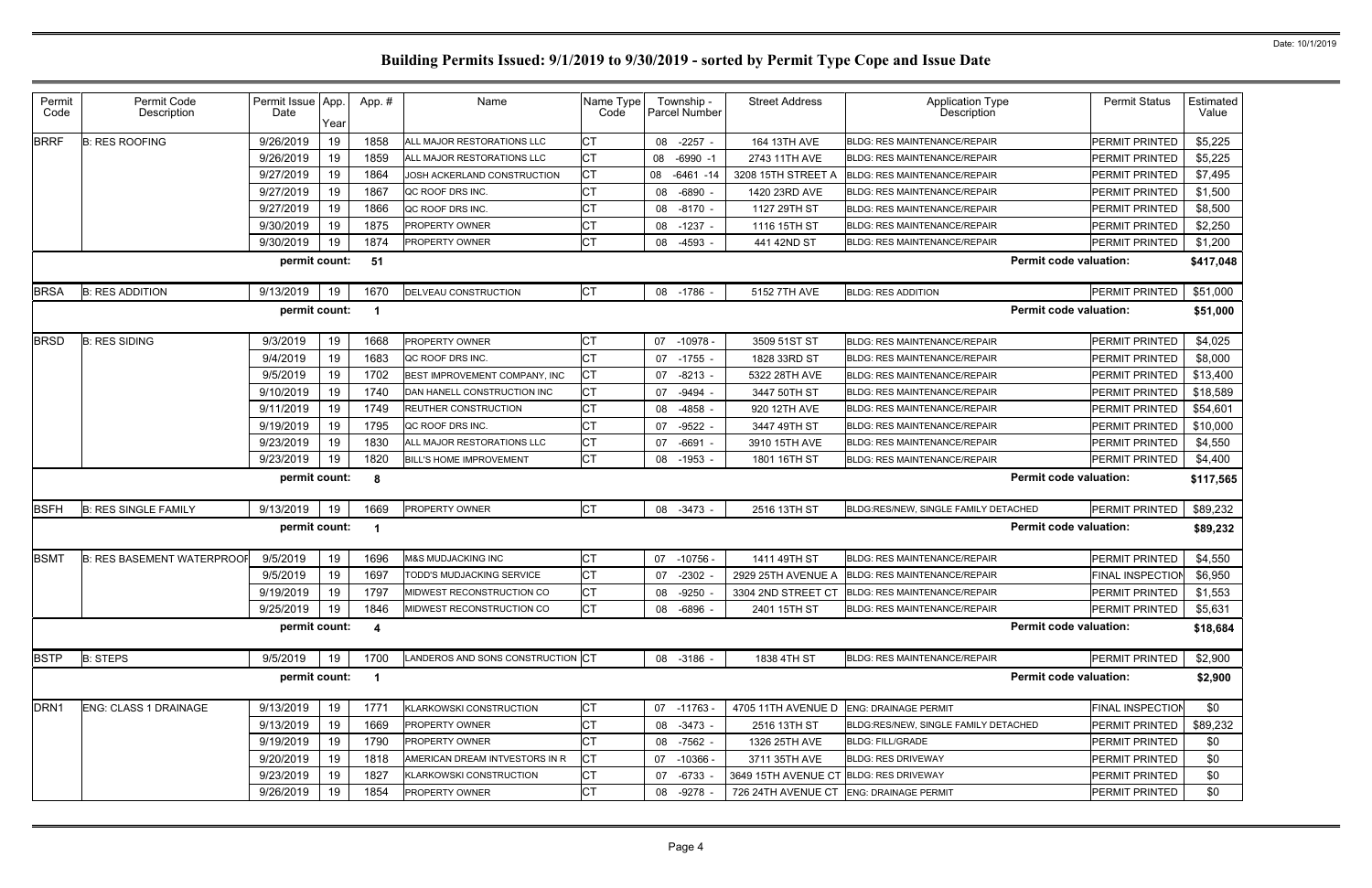| Permit<br>Code | Permit Code<br>Description   | Permit Issue App.<br>Date | Year | App.#          | Name                            | Name Type<br>Code |    | Township -<br>Parcel Number | <b>Street Address</b>                   | <b>Application Type</b><br>Description | <b>Permit Status</b>    | Estimated<br>Value |
|----------------|------------------------------|---------------------------|------|----------------|---------------------------------|-------------------|----|-----------------------------|-----------------------------------------|----------------------------------------|-------------------------|--------------------|
| DRN1           | ENG: CLASS 1 DRAINAGE        | 9/30/2019                 | 19   | 1872           | KELLY CONSTRUCTION OF DAV., INC | <b>CT</b>         |    | 08 -8645                    | 847 32ND AVE                            | <b>BLDG: RES DRIVEWAY</b>              | PERMIT PRINTED          | \$0                |
|                |                              | permit count:             |      | -7             |                                 |                   |    |                             |                                         | <b>Permit code valuation:</b>          |                         | \$89,232           |
| EС             | E: COML ELECTRICAL           | 9/11/2019                 | 19   | 1752           | POINT ELECTRIC                  | <b>CT</b>         |    | 07 -12887 -                 | 4700 44TH ST                            | ELEC: SERVICE                          | PERMIT PRINTED          | \$750              |
|                |                              | 9/11/2019                 | 19   | 1381           | <b>BRADY COMPANY, JL</b>        | <b>SC</b>         |    | 08 -2644 -A                 | 4801 RIVER DR                           | BLDG:COML/NEW, RESTAURANT              | PERMIT PRINTED          | #########          |
|                |                              |                           |      |                | BRADY COMPANY, JL               | <b>SC</b>         |    |                             |                                         |                                        |                         |                    |
|                |                              |                           |      |                | ART-O-LITE ELECTRIC CO          | <b>SC</b>         |    |                             |                                         |                                        |                         |                    |
|                |                              | permit count:             |      | $\overline{2}$ |                                 |                   |    |                             |                                         | <b>Permit code valuation:</b>          |                         | \$2,338,350        |
| ECM6           | E: COML ELCT MTR RECNCT (6 M | 9/10/2019                 | 19   | 1743           | ADVANTAGE ELCTRL SERVICES INC   | <b>CT</b>         |    | 07 -7064                    | 3900 15TH STREET C                      | ELCT: ELCT MTR RECONNCT AFTER 6 MONTHS | <b>FINAL INSPECTION</b> | \$2,500            |
|                |                              | permit count:             |      | -1             |                                 |                   |    |                             |                                         | <b>Permit code valuation:</b>          |                         | \$2,500            |
| <b>ENB</b>     | <b>B: RES DRIVEWAY</b>       | 9/20/2019                 | 19   | 1818           | AMERICAN DREAM INTVESTORS IN R  | <b>CT</b>         |    | 07 -10366                   | 3711 35TH AVE                           | <b>BLDG: RES DRIVEWAY</b>              | PERMIT PRINTED          | \$0                |
|                |                              | 9/23/2019                 | 19   | 1827           | <b>KLARKOWSKI CONSTRUCTION</b>  | <b>CT</b>         | 07 | -6733                       | 3649 15TH AVENUE CT                     | <b>BLDG: RES DRIVEWAY</b>              | <b>PERMIT PRINTED</b>   | \$0                |
|                |                              | 9/27/2019                 | 19   | 1868           | LAUD, WALTER D                  | <b>CT</b>         | 07 | -8565                       | 1825 38TH ST                            | <b>BLDG: RES DRIVEWAY</b>              | <b>PERMIT PRINTED</b>   | \$0                |
|                |                              | 9/30/2019                 | 19   | 1872           | KELLY CONSTRUCTION OF DAV., INC | <b>CT</b>         | 08 | $-8645 -$                   | 847 32ND AVE                            | <b>BLDG: RES DRIVEWAY</b>              | PERMIT PRINTED          | \$0                |
|                |                              | permit count:             |      | -4             |                                 |                   |    |                             |                                         | <b>Permit code valuation:</b>          |                         | \$0                |
| ER             | <b>E: RES ELECTRICAL</b>     | 9/3/2019                  | 19   | 1638           | JOHNSON ELECTRIC CO, K C        | <b>CT</b>         |    | 08 -7398                    | 903 23RD AVE                            | ELEC: SERVICE                          | <b>PERMIT PRINTED</b>   | \$4,000            |
|                |                              | 9/4/2019                  | 19   | 1691           | THADDEUS H ELECTRIC INC         | <b>CT</b>         |    | 08 -1977 -                  | 1706 16TH AVE                           | <b>ELEC: REPAIR</b>                    | <b>FINAL INSPECTION</b> | \$1,400            |
|                |                              | 9/4/2019                  | 19   | 1690           | THADDEUS H ELECTRIC INC         | <b>CT</b>         | 08 | -2635                       | 2419 5TH AVE                            | ELEC: WIRING, MISC                     | <b>PERMIT PRINTED</b>   | \$800              |
|                |                              | 9/4/2019                  | 19   | 1689           | ADVANTAGE ELCTRL SERVICES INC   | <b>CT</b>         |    | 08 -4858 -                  | 920 12TH AVE                            | ELEC: REPAIR                           | <b>PERMIT PRINTED</b>   | \$900              |
|                |                              | 9/6/2019                  | 19   | 1703           | PROPERTY OWNER                  | Iст               |    | 08 -7683                    | 1619 13TH ST                            | ELEC: WIRING, MISC                     | <b>PERMIT PRINTED</b>   | \$750              |
|                |                              | 9/9/2019                  | 19   | 1732           | ADVANTAGE ELCTRL SERVICES INC   | <b>CT</b>         |    | 07 -359 -                   | 3501 44TH AVE                           | ELEC: SERVICE                          | <b>PERMIT PRINTED</b>   | \$0                |
|                |                              | 9/10/2019                 | -19  | 1744           | H A ELECTRIC COMPANY            | <b>CT</b>         | 07 | $-227$<br>-C                | 3549 41ST ST                            | ELEC: SERVICE                          | PERMIT PRINTED          | \$1,500            |
|                |                              | 9/10/2019                 | 19   | 1745           | TRI-CITY ELECTRIC COMPANY       | <b>CT</b>         |    | 07 -241 -8                  | 3211 55TH STREET CT                     | ELEC: REPAIR                           | PERMIT PRINTED          | \$1,000            |
|                |                              | 9/10/2019                 | 19   | 1747           | ADVANTAGE ELCTRL SERVICES INC   | <b>CT</b>         | 07 | -359                        | 3510 44TH AVE                           | ELEC: SERVICE                          | <b>PERMIT PRINTED</b>   | \$3,500            |
|                |                              | 9/10/2019                 | 19   | 1748           | ADVANTAGE ELCTRL SERVICES INC   | <b>CT</b>         |    | 07 -359                     | 3525 44TH AVE                           | ELEC: SERVICE                          | PERMIT PRINTED          | \$3,500            |
|                |                              | 9/10/2019                 | 19   | 1742           | <b>POINT ELECTRIC</b>           | <b>CT</b>         |    | 08 -4328 -                  | 2437 16TH AVE                           | <b>ELEC: REWIRE</b>                    | <b>PERMIT PRINTED</b>   | \$6,300            |
|                |                              | 9/19/2019                 | 19   | 1782           | ROCK RIVER ELECTRIC INC         | <b>CT</b>         |    | 07 -2210 -                  | 2412 28TH ST                            | ELEC: TEMPORARY SERVICE                | <b>FINAL INSPECTION</b> | \$750              |
|                |                              | 9/19/2019                 | 19   | 1784           | TRI-CITY ELECTRIC COMPANY       | <b>CT</b>         |    | 07 -6740 -                  | 3621 15TH AVENUE CT ELEC: SERVICE       |                                        | <b>FINAL INSPECTION</b> | \$1,500            |
|                |                              | 9/19/2019                 | 19   | 1781           | KOEHLER ELECTRIC INC. J W       | <b>CT</b>         |    | 07 -8249 -                  | 1924 44TH ST                            | ELEC: TEMPORARY SERVICE                | <b>PERMIT PRINTED</b>   | \$750              |
|                |                              | 9/19/2019                 | 19   | 1780           | WEISSER & SONS ELECTRIC         | <b>CT</b>         |    | 08 -3021 -                  | 2535 5TH ST                             | <b>ELEC: REMODEL</b>                   | PERMIT PRINTED          | \$1,500            |
|                |                              | 9/19/2019                 | 19   | 1332           | MAINTENANCE PRO TEAM            | <b>CT</b>         |    | 08 -7144 -                  | 841 18TH AVENUE A                       | <b>BLDG: RES REMODEL</b>               | <b>PERMIT PRINTED</b>   | \$15,200           |
|                |                              |                           |      |                | PETERSEN PLUMBING AND HEATING   | <b>SC</b>         |    |                             |                                         |                                        |                         |                    |
|                |                              |                           |      |                | PRECISION AIR HTG & AC INC      | <b>SC</b>         |    |                             |                                         |                                        |                         |                    |
|                |                              |                           |      |                | <b>RGS ELECTRIC COMPANY</b>     | <b>SC</b>         |    |                             |                                         |                                        |                         |                    |
|                |                              | 9/20/2019                 | 19   | 1717           | <b>CHRISTENSON CARPENTRY</b>    | <b>CT</b>         |    | 07 -10291 -                 | 5011 34TH AVENUE A BLDG: MISC STRUCTURE |                                        | <b>PERMIT PRINTED</b>   | \$20,934           |
|                |                              |                           |      |                | <b>CAMPBELL ELECTRIC</b>        | <b>SC</b>         |    |                             |                                         |                                        |                         |                    |
|                |                              | 9/24/2019                 | 19   | 1841           | ADVANTAGE ELCTRL SERVICES INC   | <b>CT</b>         |    | 07 -359 -                   | 3403 47TH AVE                           | <b>ELEC: TEMPORARY SERVICE</b>         | <b>PERMIT PRINTED</b>   | \$1,500            |
|                |                              | 9/24/2019                 | 19   | 1838           | POINT ELECTRIC                  | <b>CT</b>         |    | 08 -6476 -                  | 5336 6TH AVE                            | ELEC: REMODEL                          | <b>PERMIT PRINTED</b>   | \$3,300            |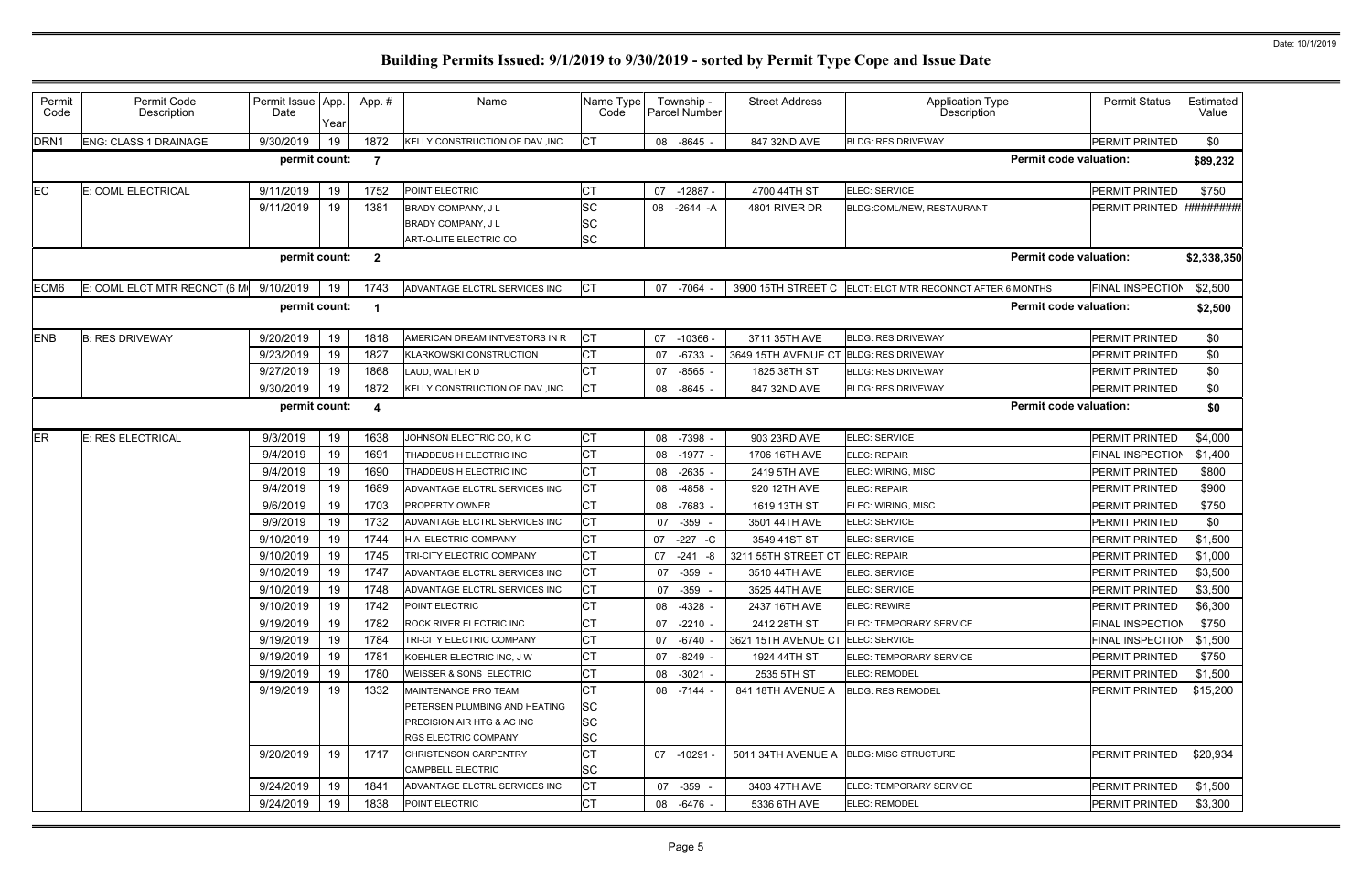| Permit<br>Code   | Permit Code<br>Description    | Permit Issue App.<br>Date | Year | App. # | Name                                                                                                               | Name Type<br>Code                         |    | Township -<br><b>Parcel Number</b> | <b>Street Address</b> | <b>Application Type</b><br>Description       | <b>Permit Status</b>  | Estimated<br>Value |
|------------------|-------------------------------|---------------------------|------|--------|--------------------------------------------------------------------------------------------------------------------|-------------------------------------------|----|------------------------------------|-----------------------|----------------------------------------------|-----------------------|--------------------|
| ER               | E: RES ELECTRICAL             | 9/24/2019                 | 19   | 1839   | KOEHLER ELECTRIC INC, J W                                                                                          | <b>CT</b>                                 |    | 08 -9356                           | 640 7TH STREET CT     | ELEC: WIRING, MISC                           | PERMIT PRINTED        | \$7,000            |
|                  |                               | 9/26/2019                 | 19   | 1767   | <b>B &amp; W HOME IMPROVEMENT CO</b>                                                                               | <b>CT</b>                                 |    | 08 -6491 -                         | 5422 6TH AVE          | <b>BLDG: RES REMODEL</b>                     | <b>PERMIT PRINTED</b> | \$22,670           |
|                  |                               | 9/27/2019                 | 19   | 1860   | KOEHLER ELECTRIC INC, J W<br><b>PROPERTY OWNER</b>                                                                 | <b>SC</b><br><b>CT</b>                    |    | 08 -229 -                          |                       | ELCT: ELCT MTR RECONNCT AFTER 6 MONTHS       | <b>PERMIT PRINTED</b> | \$250              |
|                  |                               | 9/27/2019                 |      | 1861   |                                                                                                                    | <b>CT</b>                                 |    |                                    | 2640 16TH ST          |                                              |                       |                    |
|                  |                               |                           | 19   |        | POINT ELECTRIC                                                                                                     |                                           |    | 08 -933 -                          | <b>155 7TH AVE</b>    | ELEC: SERVICE                                | <b>PERMIT PRINTED</b> | \$1,500            |
|                  |                               | permit count:             |      | 23     |                                                                                                                    |                                           |    |                                    |                       | <b>Permit code valuation:</b>                |                       | \$100,504          |
| ERM <sub>6</sub> | E: RES ELCT MTR RECNCT (6 MO) | 9/19/2019                 | 19   | 1783   | PROPERTY OWNER                                                                                                     | <b>CT</b>                                 |    | 07 -10793 -                        | 4721 47TH ST          | ELCT: ELCT MTR RECONNCT AFTER 6 MONTHS       | PERMIT PRINTED        | \$250              |
|                  |                               | permit count:             |      |        |                                                                                                                    |                                           |    |                                    |                       | <b>Permit code valuation:</b>                |                       | \$250              |
| <b>MC</b>        | M: COML MECHANICAL            | 9/3/2019                  | 19   | 1381   | BRADY COMPANY, J L<br><b>BRADY COMPANY, JL</b><br>ART-O-LITE ELECTRIC CO                                           | <b>SC</b><br><b>SC</b><br><b>SC</b>       |    | 08 -2644 -A                        | 4801 RIVER DR         | BLDG:COML/NEW, RESTAURANT                    | PERMIT PRINTED        | #########          |
|                  |                               | 9/6/2019                  | 19   | 1704   | NORTHWEST MECHANICAL                                                                                               | <b>CT</b>                                 |    | 07 -14575 -                        | 3551 7TH ST           | HTG: ROOFTOP UNIT, REPLACE                   | <b>PERMIT PRINTED</b> | \$28,000           |
|                  |                               | 9/10/2019                 | 19   | 1735   | BRADY COMPANY, J L                                                                                                 | <b>CT</b>                                 |    | 08 -7210 -                         | 2201 7TH AVE          | HTG: ROOFTOP UNIT, REPLACE                   | <b>PERMIT PRINTED</b> | \$38,000           |
|                  |                               | 9/17/2019                 | 19   | 1776   | BRADY COMPANY, J L                                                                                                 | <b>CT</b>                                 | 08 | $-4501 -$                          | 5440 1ST AVE          | HTG: OTHER, INSTALL/REPLACE                  | PERMIT PRINTED        | \$400              |
|                  |                               | 9/17/2019                 | 19   | 1772   | CYPRESS COMMERCIAL, INC                                                                                            | СT                                        |    | 08 -9177                           | 2001 1ST STREET A     | HTG: GAS PIPING                              | <b>PERMIT PRINTED</b> | \$500              |
|                  |                               | 9/20/2019                 | 19   | 1803   | <b>GETZ FIRE EQUIPMENT COMPANY</b>                                                                                 | <b>CT</b>                                 | 08 | $-4376 -$                          | 1630 5TH AVE          | HTG: OTHER, INSTALL/REPLACE                  | PERMIT PRINTED        | \$1,550            |
|                  |                               | 9/23/2019                 | 19   | 1824   | ALL HOURS HEATING & COOLING                                                                                        | <b>CT</b>                                 |    | $07 - 81 - 1$                      | 2110 41ST ST          | HTG: FURNACE/AC, REPLACE                     | <b>PERMIT PRINTED</b> | \$5,600            |
|                  |                               | permit count:             |      | - 7    |                                                                                                                    |                                           |    |                                    |                       | <b>Permit code valuation:</b>                |                       | \$2,411,650        |
| <b>MR</b>        | M: RES MECHANICAL             | 9/3/2019                  | 19   | 1452   | MAINTENANCE PRO TEAM<br>PRECISION AIR HTG & AC INC                                                                 | <b>CT</b><br><b>SC</b>                    |    | 08 -2053 -                         | 2518 5TH AVE          | <b>BLDG: RES MAINTENANCE/REPAIR</b>          | <b>PERMIT PRINTED</b> | \$16,250           |
|                  |                               | 9/4/2019                  | 19   | 1675   | <b>PRECISION AIR HTG &amp; AC INC</b>                                                                              | <b>CT</b>                                 |    | 07 -13727 -                        | 3530 49TH ST          | HTG: AIR CONDITIONING, REPLACE               | <b>PERMIT PRINTED</b> | \$4,433            |
|                  |                               | 9/4/2019                  | 19   | 1674   | KALE HEATING & AC                                                                                                  | <b>CT</b>                                 | 07 | -8511                              | 1907 GLENWOOD DR      | HTG: AIR CONDITIONING, REPLACE               | <b>PERMIT PRINTED</b> | \$4,400            |
|                  |                               | 9/4/2019                  | 19   | 1676   | <b>PRECISION AIR HTG &amp; AC INC</b>                                                                              | <b>CT</b>                                 |    | 08 -3096 -20                       | 3206 4TH ST           | HTG: FURNACE/AC, REPLACE                     | <b>PERMIT PRINTED</b> | \$4,750            |
|                  |                               | 9/4/2019                  | 19   | 1332   | MAINTENANCE PRO TEAM<br>PETERSEN PLUMBING AND HEATING<br>PRECISION AIR HTG & AC INC<br><b>RGS ELECTRIC COMPANY</b> | СT<br><b>SC</b><br><b>SC</b><br><b>SC</b> | 08 | -7144                              | 841 18TH AVENUE A     | <b>BLDG: RES REMODEL</b>                     | <b>PERMIT PRINTED</b> | \$15,200           |
|                  |                               | 9/6/2019                  | 19   | 1711   | <b>BRADY COMPANY, JL</b>                                                                                           | <b>CT</b>                                 |    | $07 - 35 - A$                      |                       | 1211 52ND STREET DR HTG: FURNACE/AC, REPLACE | <b>PERMIT PRINTED</b> | \$8,000            |
|                  |                               | 9/6/2019                  | 19   | 1712   | <b>BRADY COMPANY, JL</b>                                                                                           | <b>CT</b>                                 |    | 08 -3688 -                         | 913 29TH ST           | HTG: BOILER/FURNACE, REPLACE                 | <b>PERMIT PRINTED</b> | \$2,736            |
|                  |                               | 9/6/2019                  | 19   | 1710   | BRADY COMPANY, J L                                                                                                 | <b>CT</b>                                 |    | 08 -7738 -                         | 2620 5TH AVE          | <b>HTG: BOILER/FURNACE, REPLACE</b>          | <b>PERMIT PRINTED</b> | \$2,700            |
|                  |                               | 9/9/2019                  | 19   | 1719   | <b>SCHEBLER COMPANY</b>                                                                                            | <b>CT</b>                                 |    | 07 -10754 -                        | 3424 52ND ST          | HTG: FURNACE/AC, REPLACE                     | <b>PERMIT PRINTED</b> | \$12,426           |
|                  |                               | 9/9/2019                  | 19   | 1726   | <b>BRADY COMPANY, JL</b>                                                                                           | <b>CT</b>                                 |    | 08 -2662 -                         | 223 49TH ST           | HTG: BOILER/FURNACE, REPLACE                 | <b>PERMIT PRINTED</b> | \$2,950            |
|                  |                               | 9/9/2019                  | 19   | 1727   | DOUG'S HEATING & AIR COND                                                                                          | <b>CT</b>                                 | 08 | -3557 -                            | 1020 25TH AVE         | HTG: FURNACE/AC, REPLACE                     | <b>PERMIT PRINTED</b> | \$8,495            |
|                  |                               | 9/9/2019                  | 19   | 1731   | <b>BRADY COMPANY, JL</b>                                                                                           | <b>CT</b>                                 |    | 08 -4328 -                         | 2437 16TH AVE         | HTG: AIR CONDITIONING, REPLACE               | <b>PERMIT PRINTED</b> | \$3,045            |
|                  |                               | 9/9/2019                  | 19   | 1728   | DOUG'S HEATING & AIR COND                                                                                          | <b>CT</b>                                 |    | 08 -7443 -                         | 2132 12TH ST          | HTG: FURNACE/AC, REPLACE                     | <b>PERMIT PRINTED</b> | \$7,728            |
|                  |                               | 9/9/2019                  | 19   | 1725   | KALE HEATING & AC                                                                                                  | <b>CT</b>                                 |    | 08 -7529 -                         | 2106 15TH ST          | HTG: BOILER/FURNACE, REPLACE                 | <b>PERMIT PRINTED</b> | \$3,875            |
|                  |                               | 9/9/2019                  | 19   | 1729   | <b>BRADY COMPANY, JL</b>                                                                                           | <b>CT</b>                                 |    | 08 -7765 -                         | 521 25TH AVE          | HTG: AIR CONDITIONING, REPLACE               | PERMIT PRINTED        | \$5,000            |
|                  |                               | 9/9/2019                  | 19   | 1730   | <b>PRECISION AIR HTG &amp; AC INC</b>                                                                              | <b>CT</b>                                 |    | 08 -9128 -                         | 3124 4TH ST           | HTG: PREFAB FIREPLACE, INSTALL               | <b>PERMIT PRINTED</b> | \$2,607            |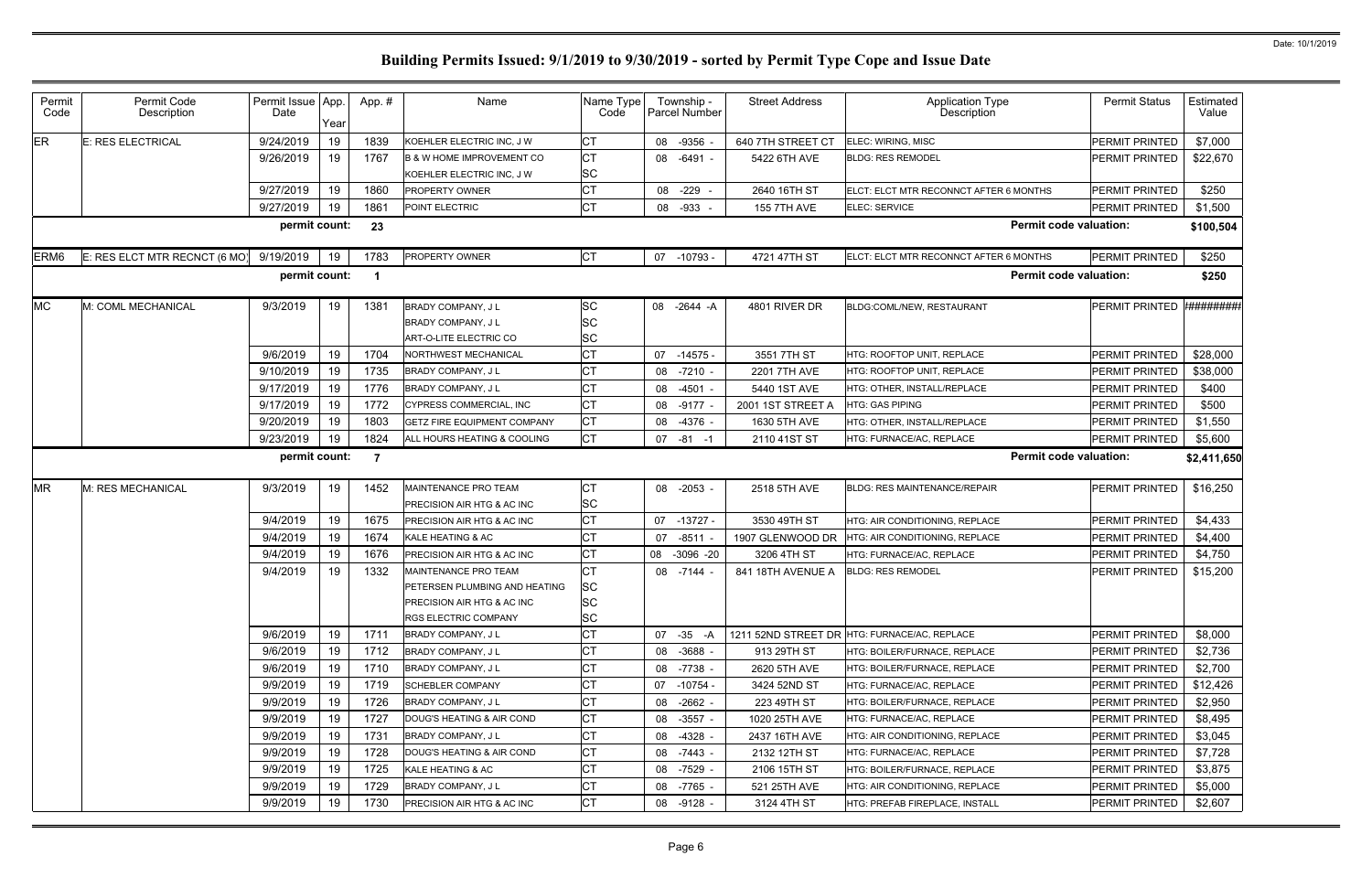| 9/12/2019<br>19<br><b>CT</b><br>1765<br>\$14,000<br>M: RES MECHANICAL<br>BRADY COMPANY, J L<br>07<br>-6855 -A<br>3232 26TH ST<br>HTG: BOILER/FURNACE. REPLACE<br><b>PERMIT PRINTED</b><br>19<br><b>CT</b><br>9/12/2019<br>1763<br>\$2,700<br>07 -8204<br>5422 28TH AVE<br><b>PERMIT PRINTED</b><br><b>BRADY COMPANY, JL</b><br><b>ITG: BOILER/FURNACE, REPLACE</b><br><b>CT</b><br>19<br>9/12/2019<br>1762<br>\$2,800<br><b>PERMIT PRINTED</b><br><b>BRADY COMPANY, JL</b><br>08 -8141<br>2728 11TH AVENUE C<br>HTG: BOILER/FURNACE, REPLACE<br><b>CT</b><br>9/17/2019<br>19<br>1777<br>\$5,000<br>07 -14929<br><b>PERMIT PRINTED</b><br><b>GABRILSON HEATING &amp; AC</b><br>1212 53RD STREET DR<br>HTG: FURNACE/AC, REPLACE<br><b>CT</b><br>9/17/2019<br>19<br>1779<br>\$7,000<br>5437 10TH AVE<br><b>PERMIT PRINTED</b><br>BRADY COMPANY, J L<br>08<br>-610 -<br>HTG: FURNACE/AC, REPLACE<br><b>CT</b><br>19<br>9/17/2019<br>1778<br>TOTAL MAINTENANCE INC<br>08 -638 -28<br>2029 8TH ST<br>HTG: FURNACE/AC, REPLACE<br><b>PERMIT PRINTED</b><br>\$9,131<br><b>CT</b><br>9/20/2019<br>19<br>1806<br>\$3,800<br>BRADY COMPANY, J L<br>07 -107 -<br>HTG: AIR CONDITIONING, REPLACE<br><b>PERMIT PRINTED</b><br>1854 27TH ST<br><b>CT</b><br>19<br>9/20/2019<br>1808<br>CRAWFORD COMPANY<br>08 -4785<br>1105 8TH ST<br><b>HTG: AIR CONDITIONING, REPLACE</b><br><b>PERMIT PRINTED</b><br>\$6,815<br><b>CT</b><br>9/20/2019<br>19<br>1804<br>BRADY COMPANY, J L<br>08 -7765<br>HTG: CHIMNEY, INSTALL<br><b>PERMIT PRINTED</b><br>\$1,000<br>521 25TH AVE<br><b>CT</b><br>9/23/2019<br>19<br>1825<br><b>REED HEATING &amp; AC</b><br>3140 24TH AVE<br>HTG: AIR CONDITIONING, REPLACE<br><b>PERMIT PRINTED</b><br>\$3,400<br>07 -1441 -<br><b>CT</b><br>9/23/2019<br>19<br>1822<br>\$8,225<br><b>TOTAL MAINTENANCE INC</b><br>7336 35TH AVENUE CT HTG: FURNACE/AC, REPLACE<br><b>PERMIT PRINTED</b><br>07 -14796<br><b>CT</b><br>19<br>9/23/2019<br>1823<br>KALE HEATING & AC<br>08 -8633<br>924 34TH ST<br><b>ITG: FURNACE/AC, REPLACE</b><br><b>PERMIT PRINTED</b><br>\$7,413<br><b>CT</b><br>9/24/2019<br>19<br>1832<br><b>FREED HEATING &amp; AC</b><br>HTG: AIR CONDITIONING. REPLACE<br><b>PERMIT PRINTED</b><br>\$2,800<br>07<br>-11309 -1<br>4237 26TH AVE<br><b>CT</b><br>19<br>9/24/2019<br>1834<br>08 -2945<br><b>PERMIT PRINTED</b><br>\$1,900<br>BRADY COMPANY, J L<br>1024 1/2 18TH AVE<br>HTG: BOILER/FURNACE. REPLACE<br><b>Permit code valuation:</b><br>permit count:<br>30<br>\$180,579<br><b>CT</b><br>9/3/2019<br>\$500<br>P: RES BACKWATER VALVE<br>19<br>1660<br><b>ERICKSON PLUMBING</b><br>PLBG: BACKWATER VALVE INSTALLATION<br><b>FINAL INSPECTION</b><br>07 -14480 -<br>1514 46TH AVE<br>permit count:<br><b>Permit code valuation:</b><br>\$500<br>-1<br><b>************</b> *<br>SC<br>P: COML PLUMBING<br>9/3/2019<br>19<br>BRADY COMPANY, J L<br>4801 RIVER DR<br>BLDG:COML/NEW, RESTAURANT<br>1381<br>08 -2644 -A<br><b>PERMIT PRINTED</b><br>SC<br><b>BRADY COMPANY, JL</b><br><b>SC</b><br>ART-O-LITE ELECTRIC CO<br><b>CT</b><br>9/24/2019<br>19<br>1835<br><b>CRAWFORD COMPANY</b><br>500 JOHN DEERE RD<br>PLBG: INSTALLATION, COMMERCIAL<br><b>PERMIT PRINTED</b><br>\$1,000<br>07<br>-397 -8<br><b>CT</b><br>9/30/2019<br>19<br>1869<br><b>PERMIT PRINTED</b><br>\$1,000<br>08 -5522 -<br>1405 5TH AVE<br>PETERSEN PLUMBING AND HEATING<br>PLBG: INSTALLATION, COMMERCIAL<br>permit count:<br><b>Permit code valuation:</b><br>$\mathbf{3}$<br><b>CT</b><br>9/10/2019<br>19<br>1746<br><b>HEATCO SERVICE COMPANY</b><br>HTG: GAS MTR RECONNECT AFTER 6 MONTHS<br><b>FINAL INSPECTION</b><br>\$400<br>P: RES GAS MTR RECONCT (6 MO<br>08 -1987 -<br>1804 17TH AVE<br>$9/24/2019$ 19<br>PETERSEN PLUMBING AND HEATING CT<br>PERMIT PRINTED   \$1,000<br>1836<br>$07 - 11612 -$<br>3510 36TH ST<br>PLBG: GAS MTR RECONNECT AFTER 6 MONTHS<br>permit count:<br><b>Permit code valuation:</b><br>\$1,400<br>$\overline{2}$<br><b>CT</b><br>P: COML EXCAVATION<br>9/4/2019<br>19<br><b>BLONDELL PLUMBING SERVICES</b><br>PERMIT PRINTED<br>\$0<br>1682<br>08 -2644 -A<br>4801 RIVER DR<br>PLBG: WATER SERVICE REPLACEMENT<br>permit count:<br><b>Permit code valuation:</b><br>\$0<br>$\overline{\mathbf{1}}$<br>9/30/2019<br>IСТ<br>\$695<br>P: COML GAS PIPING<br>19<br>1870<br><b>ERICKSON PLUMBING</b><br>07 -12701 -<br>1450 41ST ST<br>PLBG: GAS PIPING<br><b>PERMIT PRINTED</b><br><b>CT</b><br>9/30/2019<br>19<br>1871<br><b>QUAD CITY PLUMBING</b><br>07 -8593<br><b>PLBG: GAS PIPING</b><br><b>PERMIT PRINTED</b><br>\$1,000<br>2218 37TH ST<br>permit count:<br><b>Permit code valuation:</b><br>$\overline{\mathbf{2}}$<br>\$1,695<br>9/17/2019<br><b>CT</b><br>P: RES GAS PIPING<br>19<br><b>CRAWFORD COMPANY</b><br>07 -12750 -<br>PLBG: GAS PIPING<br>PERMIT PRINTED<br>\$1,400<br>1775<br>5314 17TH AVE<br><b>Permit code valuation:</b><br>permit count:<br>$\overline{\mathbf{1}}$<br>\$1,400<br><b>PR</b><br><b>CT</b><br>PERMIT PRINTED   \$150,500<br>BRAD CHUMBLEY CUSTOM BUILDER<br><b>BLDG: RES ADDITION</b><br>P: RES PLUMBING<br>9/4/2019<br>19<br>356<br>4510 RIVER DR<br>08 -565 - | Permit<br>Code   | Permit Code<br>Description | Permit Issue App.<br>Date | Year | App.# | Name | Name Type<br>Code | Township -<br>Parcel Number | <b>Street Address</b> | <b>Application Type</b><br>Description | <b>Permit Status</b> | Estimated<br>Value |
|----------------------------------------------------------------------------------------------------------------------------------------------------------------------------------------------------------------------------------------------------------------------------------------------------------------------------------------------------------------------------------------------------------------------------------------------------------------------------------------------------------------------------------------------------------------------------------------------------------------------------------------------------------------------------------------------------------------------------------------------------------------------------------------------------------------------------------------------------------------------------------------------------------------------------------------------------------------------------------------------------------------------------------------------------------------------------------------------------------------------------------------------------------------------------------------------------------------------------------------------------------------------------------------------------------------------------------------------------------------------------------------------------------------------------------------------------------------------------------------------------------------------------------------------------------------------------------------------------------------------------------------------------------------------------------------------------------------------------------------------------------------------------------------------------------------------------------------------------------------------------------------------------------------------------------------------------------------------------------------------------------------------------------------------------------------------------------------------------------------------------------------------------------------------------------------------------------------------------------------------------------------------------------------------------------------------------------------------------------------------------------------------------------------------------------------------------------------------------------------------------------------------------------------------------------------------------------------------------------------------------------------------------------------------------------------------------------------------------------------------------------------------------------------------------------------------------------------------------------------------------------------------------------------------------------------------------------------------------------------------------------------------------------------------------------------------------------------------------------------------------------------------------------------------------------------------------------------------------------------------------------------------------------------------------------------------------------------------------------------------------------------------------------------------------------------------------------------------------------------------------------------------------------------------------------------------------------------------------------------------------------------------------------------------------------------------------------------------------------------------------------------------------------------------------------------------------------------------------------------------------------------------------------------------------------------------------------------------------------------------------------------------------------------------------------------------------------------------------------------------------------------------------------------------------------------------------------------------------------------------------------------------------------------------------------------------------------------------------------------------------------------------------------------------------------------------------------------------------------------------------------------------------------------------------------------------------------------------------------------------------------------------------------------------------------------------------------------------------------------------------------------------------------------------------------------------------------------------------------------------------------------------------------------------------------------------------------------------------------------------------------------------------------------------------------------------------------------------------------------------------------------------|------------------|----------------------------|---------------------------|------|-------|------|-------------------|-----------------------------|-----------------------|----------------------------------------|----------------------|--------------------|
|                                                                                                                                                                                                                                                                                                                                                                                                                                                                                                                                                                                                                                                                                                                                                                                                                                                                                                                                                                                                                                                                                                                                                                                                                                                                                                                                                                                                                                                                                                                                                                                                                                                                                                                                                                                                                                                                                                                                                                                                                                                                                                                                                                                                                                                                                                                                                                                                                                                                                                                                                                                                                                                                                                                                                                                                                                                                                                                                                                                                                                                                                                                                                                                                                                                                                                                                                                                                                                                                                                                                                                                                                                                                                                                                                                                                                                                                                                                                                                                                                                                                                                                                                                                                                                                                                                                                                                                                                                                                                                                                                                                                                                                                                                                                                                                                                                                                                                                                                                                                                                                                                                                                              | <b>MR</b>        |                            |                           |      |       |      |                   |                             |                       |                                        |                      |                    |
| \$2,339,600                                                                                                                                                                                                                                                                                                                                                                                                                                                                                                                                                                                                                                                                                                                                                                                                                                                                                                                                                                                                                                                                                                                                                                                                                                                                                                                                                                                                                                                                                                                                                                                                                                                                                                                                                                                                                                                                                                                                                                                                                                                                                                                                                                                                                                                                                                                                                                                                                                                                                                                                                                                                                                                                                                                                                                                                                                                                                                                                                                                                                                                                                                                                                                                                                                                                                                                                                                                                                                                                                                                                                                                                                                                                                                                                                                                                                                                                                                                                                                                                                                                                                                                                                                                                                                                                                                                                                                                                                                                                                                                                                                                                                                                                                                                                                                                                                                                                                                                                                                                                                                                                                                                                  |                  |                            |                           |      |       |      |                   |                             |                       |                                        |                      |                    |
|                                                                                                                                                                                                                                                                                                                                                                                                                                                                                                                                                                                                                                                                                                                                                                                                                                                                                                                                                                                                                                                                                                                                                                                                                                                                                                                                                                                                                                                                                                                                                                                                                                                                                                                                                                                                                                                                                                                                                                                                                                                                                                                                                                                                                                                                                                                                                                                                                                                                                                                                                                                                                                                                                                                                                                                                                                                                                                                                                                                                                                                                                                                                                                                                                                                                                                                                                                                                                                                                                                                                                                                                                                                                                                                                                                                                                                                                                                                                                                                                                                                                                                                                                                                                                                                                                                                                                                                                                                                                                                                                                                                                                                                                                                                                                                                                                                                                                                                                                                                                                                                                                                                                              |                  |                            |                           |      |       |      |                   |                             |                       |                                        |                      |                    |
|                                                                                                                                                                                                                                                                                                                                                                                                                                                                                                                                                                                                                                                                                                                                                                                                                                                                                                                                                                                                                                                                                                                                                                                                                                                                                                                                                                                                                                                                                                                                                                                                                                                                                                                                                                                                                                                                                                                                                                                                                                                                                                                                                                                                                                                                                                                                                                                                                                                                                                                                                                                                                                                                                                                                                                                                                                                                                                                                                                                                                                                                                                                                                                                                                                                                                                                                                                                                                                                                                                                                                                                                                                                                                                                                                                                                                                                                                                                                                                                                                                                                                                                                                                                                                                                                                                                                                                                                                                                                                                                                                                                                                                                                                                                                                                                                                                                                                                                                                                                                                                                                                                                                              |                  |                            |                           |      |       |      |                   |                             |                       |                                        |                      |                    |
|                                                                                                                                                                                                                                                                                                                                                                                                                                                                                                                                                                                                                                                                                                                                                                                                                                                                                                                                                                                                                                                                                                                                                                                                                                                                                                                                                                                                                                                                                                                                                                                                                                                                                                                                                                                                                                                                                                                                                                                                                                                                                                                                                                                                                                                                                                                                                                                                                                                                                                                                                                                                                                                                                                                                                                                                                                                                                                                                                                                                                                                                                                                                                                                                                                                                                                                                                                                                                                                                                                                                                                                                                                                                                                                                                                                                                                                                                                                                                                                                                                                                                                                                                                                                                                                                                                                                                                                                                                                                                                                                                                                                                                                                                                                                                                                                                                                                                                                                                                                                                                                                                                                                              |                  |                            |                           |      |       |      |                   |                             |                       |                                        |                      |                    |
|                                                                                                                                                                                                                                                                                                                                                                                                                                                                                                                                                                                                                                                                                                                                                                                                                                                                                                                                                                                                                                                                                                                                                                                                                                                                                                                                                                                                                                                                                                                                                                                                                                                                                                                                                                                                                                                                                                                                                                                                                                                                                                                                                                                                                                                                                                                                                                                                                                                                                                                                                                                                                                                                                                                                                                                                                                                                                                                                                                                                                                                                                                                                                                                                                                                                                                                                                                                                                                                                                                                                                                                                                                                                                                                                                                                                                                                                                                                                                                                                                                                                                                                                                                                                                                                                                                                                                                                                                                                                                                                                                                                                                                                                                                                                                                                                                                                                                                                                                                                                                                                                                                                                              |                  |                            |                           |      |       |      |                   |                             |                       |                                        |                      |                    |
|                                                                                                                                                                                                                                                                                                                                                                                                                                                                                                                                                                                                                                                                                                                                                                                                                                                                                                                                                                                                                                                                                                                                                                                                                                                                                                                                                                                                                                                                                                                                                                                                                                                                                                                                                                                                                                                                                                                                                                                                                                                                                                                                                                                                                                                                                                                                                                                                                                                                                                                                                                                                                                                                                                                                                                                                                                                                                                                                                                                                                                                                                                                                                                                                                                                                                                                                                                                                                                                                                                                                                                                                                                                                                                                                                                                                                                                                                                                                                                                                                                                                                                                                                                                                                                                                                                                                                                                                                                                                                                                                                                                                                                                                                                                                                                                                                                                                                                                                                                                                                                                                                                                                              |                  |                            |                           |      |       |      |                   |                             |                       |                                        |                      |                    |
|                                                                                                                                                                                                                                                                                                                                                                                                                                                                                                                                                                                                                                                                                                                                                                                                                                                                                                                                                                                                                                                                                                                                                                                                                                                                                                                                                                                                                                                                                                                                                                                                                                                                                                                                                                                                                                                                                                                                                                                                                                                                                                                                                                                                                                                                                                                                                                                                                                                                                                                                                                                                                                                                                                                                                                                                                                                                                                                                                                                                                                                                                                                                                                                                                                                                                                                                                                                                                                                                                                                                                                                                                                                                                                                                                                                                                                                                                                                                                                                                                                                                                                                                                                                                                                                                                                                                                                                                                                                                                                                                                                                                                                                                                                                                                                                                                                                                                                                                                                                                                                                                                                                                              |                  |                            |                           |      |       |      |                   |                             |                       |                                        |                      |                    |
|                                                                                                                                                                                                                                                                                                                                                                                                                                                                                                                                                                                                                                                                                                                                                                                                                                                                                                                                                                                                                                                                                                                                                                                                                                                                                                                                                                                                                                                                                                                                                                                                                                                                                                                                                                                                                                                                                                                                                                                                                                                                                                                                                                                                                                                                                                                                                                                                                                                                                                                                                                                                                                                                                                                                                                                                                                                                                                                                                                                                                                                                                                                                                                                                                                                                                                                                                                                                                                                                                                                                                                                                                                                                                                                                                                                                                                                                                                                                                                                                                                                                                                                                                                                                                                                                                                                                                                                                                                                                                                                                                                                                                                                                                                                                                                                                                                                                                                                                                                                                                                                                                                                                              |                  |                            |                           |      |       |      |                   |                             |                       |                                        |                      |                    |
|                                                                                                                                                                                                                                                                                                                                                                                                                                                                                                                                                                                                                                                                                                                                                                                                                                                                                                                                                                                                                                                                                                                                                                                                                                                                                                                                                                                                                                                                                                                                                                                                                                                                                                                                                                                                                                                                                                                                                                                                                                                                                                                                                                                                                                                                                                                                                                                                                                                                                                                                                                                                                                                                                                                                                                                                                                                                                                                                                                                                                                                                                                                                                                                                                                                                                                                                                                                                                                                                                                                                                                                                                                                                                                                                                                                                                                                                                                                                                                                                                                                                                                                                                                                                                                                                                                                                                                                                                                                                                                                                                                                                                                                                                                                                                                                                                                                                                                                                                                                                                                                                                                                                              |                  |                            |                           |      |       |      |                   |                             |                       |                                        |                      |                    |
|                                                                                                                                                                                                                                                                                                                                                                                                                                                                                                                                                                                                                                                                                                                                                                                                                                                                                                                                                                                                                                                                                                                                                                                                                                                                                                                                                                                                                                                                                                                                                                                                                                                                                                                                                                                                                                                                                                                                                                                                                                                                                                                                                                                                                                                                                                                                                                                                                                                                                                                                                                                                                                                                                                                                                                                                                                                                                                                                                                                                                                                                                                                                                                                                                                                                                                                                                                                                                                                                                                                                                                                                                                                                                                                                                                                                                                                                                                                                                                                                                                                                                                                                                                                                                                                                                                                                                                                                                                                                                                                                                                                                                                                                                                                                                                                                                                                                                                                                                                                                                                                                                                                                              |                  |                            |                           |      |       |      |                   |                             |                       |                                        |                      |                    |
|                                                                                                                                                                                                                                                                                                                                                                                                                                                                                                                                                                                                                                                                                                                                                                                                                                                                                                                                                                                                                                                                                                                                                                                                                                                                                                                                                                                                                                                                                                                                                                                                                                                                                                                                                                                                                                                                                                                                                                                                                                                                                                                                                                                                                                                                                                                                                                                                                                                                                                                                                                                                                                                                                                                                                                                                                                                                                                                                                                                                                                                                                                                                                                                                                                                                                                                                                                                                                                                                                                                                                                                                                                                                                                                                                                                                                                                                                                                                                                                                                                                                                                                                                                                                                                                                                                                                                                                                                                                                                                                                                                                                                                                                                                                                                                                                                                                                                                                                                                                                                                                                                                                                              |                  |                            |                           |      |       |      |                   |                             |                       |                                        |                      |                    |
|                                                                                                                                                                                                                                                                                                                                                                                                                                                                                                                                                                                                                                                                                                                                                                                                                                                                                                                                                                                                                                                                                                                                                                                                                                                                                                                                                                                                                                                                                                                                                                                                                                                                                                                                                                                                                                                                                                                                                                                                                                                                                                                                                                                                                                                                                                                                                                                                                                                                                                                                                                                                                                                                                                                                                                                                                                                                                                                                                                                                                                                                                                                                                                                                                                                                                                                                                                                                                                                                                                                                                                                                                                                                                                                                                                                                                                                                                                                                                                                                                                                                                                                                                                                                                                                                                                                                                                                                                                                                                                                                                                                                                                                                                                                                                                                                                                                                                                                                                                                                                                                                                                                                              |                  |                            |                           |      |       |      |                   |                             |                       |                                        |                      |                    |
|                                                                                                                                                                                                                                                                                                                                                                                                                                                                                                                                                                                                                                                                                                                                                                                                                                                                                                                                                                                                                                                                                                                                                                                                                                                                                                                                                                                                                                                                                                                                                                                                                                                                                                                                                                                                                                                                                                                                                                                                                                                                                                                                                                                                                                                                                                                                                                                                                                                                                                                                                                                                                                                                                                                                                                                                                                                                                                                                                                                                                                                                                                                                                                                                                                                                                                                                                                                                                                                                                                                                                                                                                                                                                                                                                                                                                                                                                                                                                                                                                                                                                                                                                                                                                                                                                                                                                                                                                                                                                                                                                                                                                                                                                                                                                                                                                                                                                                                                                                                                                                                                                                                                              |                  |                            |                           |      |       |      |                   |                             |                       |                                        |                      |                    |
|                                                                                                                                                                                                                                                                                                                                                                                                                                                                                                                                                                                                                                                                                                                                                                                                                                                                                                                                                                                                                                                                                                                                                                                                                                                                                                                                                                                                                                                                                                                                                                                                                                                                                                                                                                                                                                                                                                                                                                                                                                                                                                                                                                                                                                                                                                                                                                                                                                                                                                                                                                                                                                                                                                                                                                                                                                                                                                                                                                                                                                                                                                                                                                                                                                                                                                                                                                                                                                                                                                                                                                                                                                                                                                                                                                                                                                                                                                                                                                                                                                                                                                                                                                                                                                                                                                                                                                                                                                                                                                                                                                                                                                                                                                                                                                                                                                                                                                                                                                                                                                                                                                                                              |                  |                            |                           |      |       |      |                   |                             |                       |                                        |                      |                    |
|                                                                                                                                                                                                                                                                                                                                                                                                                                                                                                                                                                                                                                                                                                                                                                                                                                                                                                                                                                                                                                                                                                                                                                                                                                                                                                                                                                                                                                                                                                                                                                                                                                                                                                                                                                                                                                                                                                                                                                                                                                                                                                                                                                                                                                                                                                                                                                                                                                                                                                                                                                                                                                                                                                                                                                                                                                                                                                                                                                                                                                                                                                                                                                                                                                                                                                                                                                                                                                                                                                                                                                                                                                                                                                                                                                                                                                                                                                                                                                                                                                                                                                                                                                                                                                                                                                                                                                                                                                                                                                                                                                                                                                                                                                                                                                                                                                                                                                                                                                                                                                                                                                                                              | <b>PBWV</b>      |                            |                           |      |       |      |                   |                             |                       |                                        |                      |                    |
|                                                                                                                                                                                                                                                                                                                                                                                                                                                                                                                                                                                                                                                                                                                                                                                                                                                                                                                                                                                                                                                                                                                                                                                                                                                                                                                                                                                                                                                                                                                                                                                                                                                                                                                                                                                                                                                                                                                                                                                                                                                                                                                                                                                                                                                                                                                                                                                                                                                                                                                                                                                                                                                                                                                                                                                                                                                                                                                                                                                                                                                                                                                                                                                                                                                                                                                                                                                                                                                                                                                                                                                                                                                                                                                                                                                                                                                                                                                                                                                                                                                                                                                                                                                                                                                                                                                                                                                                                                                                                                                                                                                                                                                                                                                                                                                                                                                                                                                                                                                                                                                                                                                                              |                  |                            |                           |      |       |      |                   |                             |                       |                                        |                      |                    |
|                                                                                                                                                                                                                                                                                                                                                                                                                                                                                                                                                                                                                                                                                                                                                                                                                                                                                                                                                                                                                                                                                                                                                                                                                                                                                                                                                                                                                                                                                                                                                                                                                                                                                                                                                                                                                                                                                                                                                                                                                                                                                                                                                                                                                                                                                                                                                                                                                                                                                                                                                                                                                                                                                                                                                                                                                                                                                                                                                                                                                                                                                                                                                                                                                                                                                                                                                                                                                                                                                                                                                                                                                                                                                                                                                                                                                                                                                                                                                                                                                                                                                                                                                                                                                                                                                                                                                                                                                                                                                                                                                                                                                                                                                                                                                                                                                                                                                                                                                                                                                                                                                                                                              | <b>IPC</b>       |                            |                           |      |       |      |                   |                             |                       |                                        |                      |                    |
|                                                                                                                                                                                                                                                                                                                                                                                                                                                                                                                                                                                                                                                                                                                                                                                                                                                                                                                                                                                                                                                                                                                                                                                                                                                                                                                                                                                                                                                                                                                                                                                                                                                                                                                                                                                                                                                                                                                                                                                                                                                                                                                                                                                                                                                                                                                                                                                                                                                                                                                                                                                                                                                                                                                                                                                                                                                                                                                                                                                                                                                                                                                                                                                                                                                                                                                                                                                                                                                                                                                                                                                                                                                                                                                                                                                                                                                                                                                                                                                                                                                                                                                                                                                                                                                                                                                                                                                                                                                                                                                                                                                                                                                                                                                                                                                                                                                                                                                                                                                                                                                                                                                                              |                  |                            |                           |      |       |      |                   |                             |                       |                                        |                      |                    |
|                                                                                                                                                                                                                                                                                                                                                                                                                                                                                                                                                                                                                                                                                                                                                                                                                                                                                                                                                                                                                                                                                                                                                                                                                                                                                                                                                                                                                                                                                                                                                                                                                                                                                                                                                                                                                                                                                                                                                                                                                                                                                                                                                                                                                                                                                                                                                                                                                                                                                                                                                                                                                                                                                                                                                                                                                                                                                                                                                                                                                                                                                                                                                                                                                                                                                                                                                                                                                                                                                                                                                                                                                                                                                                                                                                                                                                                                                                                                                                                                                                                                                                                                                                                                                                                                                                                                                                                                                                                                                                                                                                                                                                                                                                                                                                                                                                                                                                                                                                                                                                                                                                                                              |                  |                            |                           |      |       |      |                   |                             |                       |                                        |                      |                    |
|                                                                                                                                                                                                                                                                                                                                                                                                                                                                                                                                                                                                                                                                                                                                                                                                                                                                                                                                                                                                                                                                                                                                                                                                                                                                                                                                                                                                                                                                                                                                                                                                                                                                                                                                                                                                                                                                                                                                                                                                                                                                                                                                                                                                                                                                                                                                                                                                                                                                                                                                                                                                                                                                                                                                                                                                                                                                                                                                                                                                                                                                                                                                                                                                                                                                                                                                                                                                                                                                                                                                                                                                                                                                                                                                                                                                                                                                                                                                                                                                                                                                                                                                                                                                                                                                                                                                                                                                                                                                                                                                                                                                                                                                                                                                                                                                                                                                                                                                                                                                                                                                                                                                              |                  |                            |                           |      |       |      |                   |                             |                       |                                        |                      |                    |
|                                                                                                                                                                                                                                                                                                                                                                                                                                                                                                                                                                                                                                                                                                                                                                                                                                                                                                                                                                                                                                                                                                                                                                                                                                                                                                                                                                                                                                                                                                                                                                                                                                                                                                                                                                                                                                                                                                                                                                                                                                                                                                                                                                                                                                                                                                                                                                                                                                                                                                                                                                                                                                                                                                                                                                                                                                                                                                                                                                                                                                                                                                                                                                                                                                                                                                                                                                                                                                                                                                                                                                                                                                                                                                                                                                                                                                                                                                                                                                                                                                                                                                                                                                                                                                                                                                                                                                                                                                                                                                                                                                                                                                                                                                                                                                                                                                                                                                                                                                                                                                                                                                                                              |                  |                            |                           |      |       |      |                   |                             |                       |                                        |                      |                    |
|                                                                                                                                                                                                                                                                                                                                                                                                                                                                                                                                                                                                                                                                                                                                                                                                                                                                                                                                                                                                                                                                                                                                                                                                                                                                                                                                                                                                                                                                                                                                                                                                                                                                                                                                                                                                                                                                                                                                                                                                                                                                                                                                                                                                                                                                                                                                                                                                                                                                                                                                                                                                                                                                                                                                                                                                                                                                                                                                                                                                                                                                                                                                                                                                                                                                                                                                                                                                                                                                                                                                                                                                                                                                                                                                                                                                                                                                                                                                                                                                                                                                                                                                                                                                                                                                                                                                                                                                                                                                                                                                                                                                                                                                                                                                                                                                                                                                                                                                                                                                                                                                                                                                              |                  |                            |                           |      |       |      |                   |                             |                       |                                        |                      |                    |
|                                                                                                                                                                                                                                                                                                                                                                                                                                                                                                                                                                                                                                                                                                                                                                                                                                                                                                                                                                                                                                                                                                                                                                                                                                                                                                                                                                                                                                                                                                                                                                                                                                                                                                                                                                                                                                                                                                                                                                                                                                                                                                                                                                                                                                                                                                                                                                                                                                                                                                                                                                                                                                                                                                                                                                                                                                                                                                                                                                                                                                                                                                                                                                                                                                                                                                                                                                                                                                                                                                                                                                                                                                                                                                                                                                                                                                                                                                                                                                                                                                                                                                                                                                                                                                                                                                                                                                                                                                                                                                                                                                                                                                                                                                                                                                                                                                                                                                                                                                                                                                                                                                                                              | PCR <sub>6</sub> |                            |                           |      |       |      |                   |                             |                       |                                        |                      |                    |
|                                                                                                                                                                                                                                                                                                                                                                                                                                                                                                                                                                                                                                                                                                                                                                                                                                                                                                                                                                                                                                                                                                                                                                                                                                                                                                                                                                                                                                                                                                                                                                                                                                                                                                                                                                                                                                                                                                                                                                                                                                                                                                                                                                                                                                                                                                                                                                                                                                                                                                                                                                                                                                                                                                                                                                                                                                                                                                                                                                                                                                                                                                                                                                                                                                                                                                                                                                                                                                                                                                                                                                                                                                                                                                                                                                                                                                                                                                                                                                                                                                                                                                                                                                                                                                                                                                                                                                                                                                                                                                                                                                                                                                                                                                                                                                                                                                                                                                                                                                                                                                                                                                                                              |                  |                            |                           |      |       |      |                   |                             |                       |                                        |                      |                    |
|                                                                                                                                                                                                                                                                                                                                                                                                                                                                                                                                                                                                                                                                                                                                                                                                                                                                                                                                                                                                                                                                                                                                                                                                                                                                                                                                                                                                                                                                                                                                                                                                                                                                                                                                                                                                                                                                                                                                                                                                                                                                                                                                                                                                                                                                                                                                                                                                                                                                                                                                                                                                                                                                                                                                                                                                                                                                                                                                                                                                                                                                                                                                                                                                                                                                                                                                                                                                                                                                                                                                                                                                                                                                                                                                                                                                                                                                                                                                                                                                                                                                                                                                                                                                                                                                                                                                                                                                                                                                                                                                                                                                                                                                                                                                                                                                                                                                                                                                                                                                                                                                                                                                              |                  |                            |                           |      |       |      |                   |                             |                       |                                        |                      |                    |
|                                                                                                                                                                                                                                                                                                                                                                                                                                                                                                                                                                                                                                                                                                                                                                                                                                                                                                                                                                                                                                                                                                                                                                                                                                                                                                                                                                                                                                                                                                                                                                                                                                                                                                                                                                                                                                                                                                                                                                                                                                                                                                                                                                                                                                                                                                                                                                                                                                                                                                                                                                                                                                                                                                                                                                                                                                                                                                                                                                                                                                                                                                                                                                                                                                                                                                                                                                                                                                                                                                                                                                                                                                                                                                                                                                                                                                                                                                                                                                                                                                                                                                                                                                                                                                                                                                                                                                                                                                                                                                                                                                                                                                                                                                                                                                                                                                                                                                                                                                                                                                                                                                                                              | <b>PCX</b>       |                            |                           |      |       |      |                   |                             |                       |                                        |                      |                    |
|                                                                                                                                                                                                                                                                                                                                                                                                                                                                                                                                                                                                                                                                                                                                                                                                                                                                                                                                                                                                                                                                                                                                                                                                                                                                                                                                                                                                                                                                                                                                                                                                                                                                                                                                                                                                                                                                                                                                                                                                                                                                                                                                                                                                                                                                                                                                                                                                                                                                                                                                                                                                                                                                                                                                                                                                                                                                                                                                                                                                                                                                                                                                                                                                                                                                                                                                                                                                                                                                                                                                                                                                                                                                                                                                                                                                                                                                                                                                                                                                                                                                                                                                                                                                                                                                                                                                                                                                                                                                                                                                                                                                                                                                                                                                                                                                                                                                                                                                                                                                                                                                                                                                              |                  |                            |                           |      |       |      |                   |                             |                       |                                        |                      |                    |
|                                                                                                                                                                                                                                                                                                                                                                                                                                                                                                                                                                                                                                                                                                                                                                                                                                                                                                                                                                                                                                                                                                                                                                                                                                                                                                                                                                                                                                                                                                                                                                                                                                                                                                                                                                                                                                                                                                                                                                                                                                                                                                                                                                                                                                                                                                                                                                                                                                                                                                                                                                                                                                                                                                                                                                                                                                                                                                                                                                                                                                                                                                                                                                                                                                                                                                                                                                                                                                                                                                                                                                                                                                                                                                                                                                                                                                                                                                                                                                                                                                                                                                                                                                                                                                                                                                                                                                                                                                                                                                                                                                                                                                                                                                                                                                                                                                                                                                                                                                                                                                                                                                                                              | <b>PGAS</b>      |                            |                           |      |       |      |                   |                             |                       |                                        |                      |                    |
|                                                                                                                                                                                                                                                                                                                                                                                                                                                                                                                                                                                                                                                                                                                                                                                                                                                                                                                                                                                                                                                                                                                                                                                                                                                                                                                                                                                                                                                                                                                                                                                                                                                                                                                                                                                                                                                                                                                                                                                                                                                                                                                                                                                                                                                                                                                                                                                                                                                                                                                                                                                                                                                                                                                                                                                                                                                                                                                                                                                                                                                                                                                                                                                                                                                                                                                                                                                                                                                                                                                                                                                                                                                                                                                                                                                                                                                                                                                                                                                                                                                                                                                                                                                                                                                                                                                                                                                                                                                                                                                                                                                                                                                                                                                                                                                                                                                                                                                                                                                                                                                                                                                                              |                  |                            |                           |      |       |      |                   |                             |                       |                                        |                      |                    |
|                                                                                                                                                                                                                                                                                                                                                                                                                                                                                                                                                                                                                                                                                                                                                                                                                                                                                                                                                                                                                                                                                                                                                                                                                                                                                                                                                                                                                                                                                                                                                                                                                                                                                                                                                                                                                                                                                                                                                                                                                                                                                                                                                                                                                                                                                                                                                                                                                                                                                                                                                                                                                                                                                                                                                                                                                                                                                                                                                                                                                                                                                                                                                                                                                                                                                                                                                                                                                                                                                                                                                                                                                                                                                                                                                                                                                                                                                                                                                                                                                                                                                                                                                                                                                                                                                                                                                                                                                                                                                                                                                                                                                                                                                                                                                                                                                                                                                                                                                                                                                                                                                                                                              |                  |                            |                           |      |       |      |                   |                             |                       |                                        |                      |                    |
|                                                                                                                                                                                                                                                                                                                                                                                                                                                                                                                                                                                                                                                                                                                                                                                                                                                                                                                                                                                                                                                                                                                                                                                                                                                                                                                                                                                                                                                                                                                                                                                                                                                                                                                                                                                                                                                                                                                                                                                                                                                                                                                                                                                                                                                                                                                                                                                                                                                                                                                                                                                                                                                                                                                                                                                                                                                                                                                                                                                                                                                                                                                                                                                                                                                                                                                                                                                                                                                                                                                                                                                                                                                                                                                                                                                                                                                                                                                                                                                                                                                                                                                                                                                                                                                                                                                                                                                                                                                                                                                                                                                                                                                                                                                                                                                                                                                                                                                                                                                                                                                                                                                                              | PGR              |                            |                           |      |       |      |                   |                             |                       |                                        |                      |                    |
|                                                                                                                                                                                                                                                                                                                                                                                                                                                                                                                                                                                                                                                                                                                                                                                                                                                                                                                                                                                                                                                                                                                                                                                                                                                                                                                                                                                                                                                                                                                                                                                                                                                                                                                                                                                                                                                                                                                                                                                                                                                                                                                                                                                                                                                                                                                                                                                                                                                                                                                                                                                                                                                                                                                                                                                                                                                                                                                                                                                                                                                                                                                                                                                                                                                                                                                                                                                                                                                                                                                                                                                                                                                                                                                                                                                                                                                                                                                                                                                                                                                                                                                                                                                                                                                                                                                                                                                                                                                                                                                                                                                                                                                                                                                                                                                                                                                                                                                                                                                                                                                                                                                                              |                  |                            |                           |      |       |      |                   |                             |                       |                                        |                      |                    |
|                                                                                                                                                                                                                                                                                                                                                                                                                                                                                                                                                                                                                                                                                                                                                                                                                                                                                                                                                                                                                                                                                                                                                                                                                                                                                                                                                                                                                                                                                                                                                                                                                                                                                                                                                                                                                                                                                                                                                                                                                                                                                                                                                                                                                                                                                                                                                                                                                                                                                                                                                                                                                                                                                                                                                                                                                                                                                                                                                                                                                                                                                                                                                                                                                                                                                                                                                                                                                                                                                                                                                                                                                                                                                                                                                                                                                                                                                                                                                                                                                                                                                                                                                                                                                                                                                                                                                                                                                                                                                                                                                                                                                                                                                                                                                                                                                                                                                                                                                                                                                                                                                                                                              |                  |                            |                           |      |       |      |                   |                             |                       |                                        |                      |                    |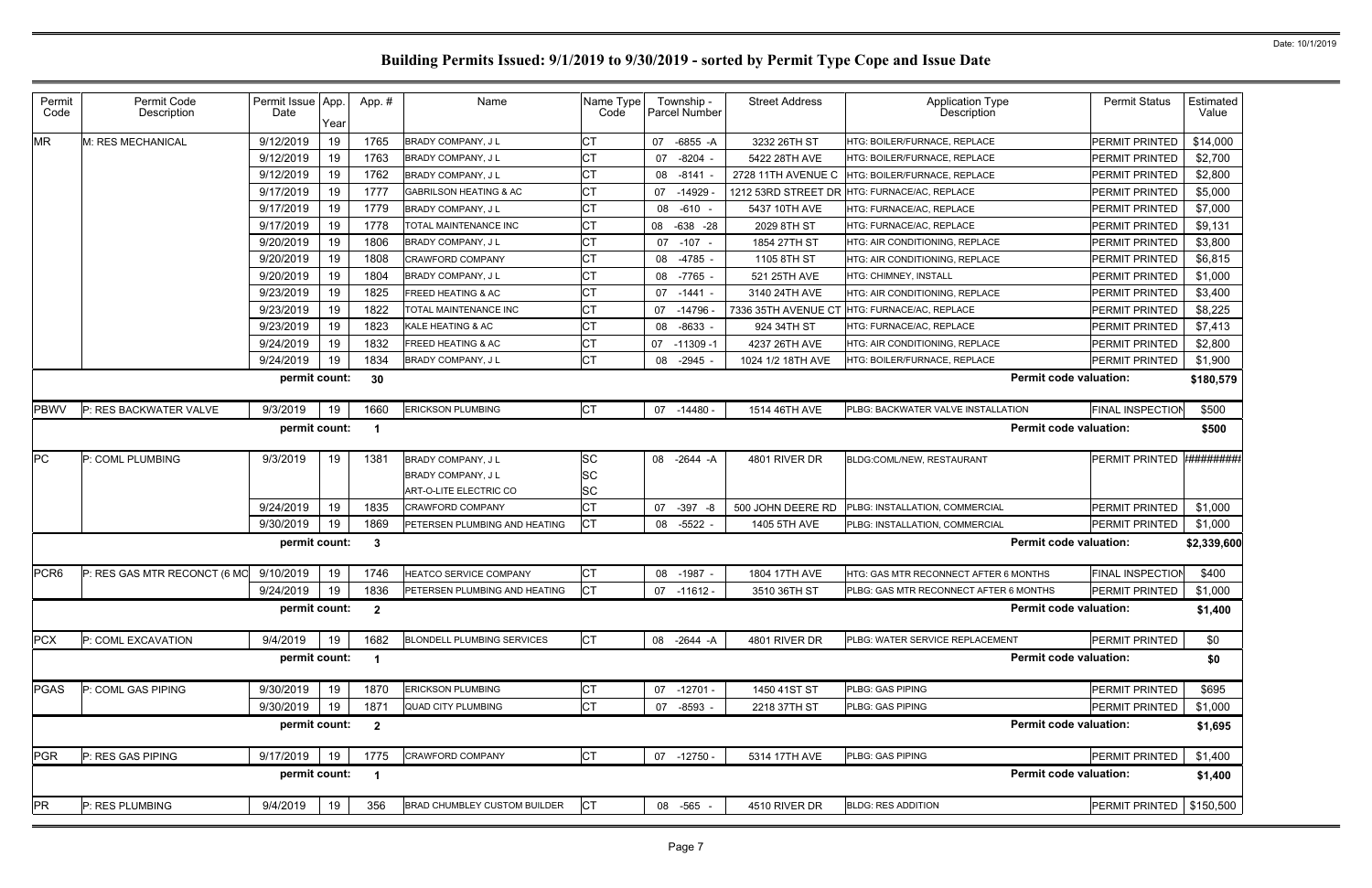| Permit<br>Code | Permit Code<br>Description | Permit Issue App<br>Date | Year | App.# | Name                              | Name Type<br>Code |    | Township -<br><b>Parcel Number</b> | <b>Street Address</b> | <b>Application Type</b><br>Description | <b>Permit Status</b>    | <b>Estimated</b><br>Value |
|----------------|----------------------------|--------------------------|------|-------|-----------------------------------|-------------------|----|------------------------------------|-----------------------|----------------------------------------|-------------------------|---------------------------|
| <b>PR</b>      | P: RES PLUMBING            | 9/4/2019                 | 19   | 356   | <b>BLONDELL PLUMBING SERVICES</b> | <b>SC</b>         |    | 08 -565 -                          | 4510 RIVER DR         | <b>BLDG: RES ADDITION</b>              | PERMIT PRINTED          | \$150,500                 |
|                |                            | 9/4/2019                 | 19   | 1680  | <b>NORTHWEST MECHANICAL</b>       | <b>CT</b>         |    | 08 -8697                           | 721 22ND AVENUE CT    | PLBG: INSTALLATION, RESIDENTIAL        | <b>PERMIT PRINTED</b>   | \$400                     |
|                |                            | 9/6/2019                 | 19   | 1706  | TAPPENDORF PLUMBING AND HEATIN    | <b>ICT</b>        |    | 07 -1469 -                         | 2422 32ND ST          | PLBG: INSTALLATION, RESIDENTIAL        | <b>PERMIT PRINTED</b>   | \$500                     |
|                |                            | 9/6/2019                 | 19   | 1705  | TAPPENDORF PLUMBING AND HEATIN    | <b>ICT</b>        |    | 08 -7765                           | 521 25TH AVE          | PLBG: INSTALLATION, RESIDENTIAL        | PERMIT PRINTED          | \$2,000                   |
|                |                            | 9/9/2019                 | 19   | 1720  | A+ PLUMBING                       | <b>CT</b>         |    | 08 -1218 -                         | 1542 11TH AVE         | PLBG: INSTALLATION, RESIDENTIAL        | PERMIT PRINTED          | \$3,000                   |
|                |                            | 9/10/2019                | 19   | 1738  | PETERSEN PLUMBING AND HEATING     | <b>CT</b>         |    | 07 -12232                          | 3534 56TH STREET PL   | PLBG: INSTALLATION, RESIDENTIAL        | <b>PERMIT PRINTED</b>   | \$1,000                   |
|                |                            | 9/10/2019                | 19   | 1074  | <b>PROPERTY OWNER</b>             | <b>CT</b>         |    | 08 -1987 -                         | 1804 17TH AVE         | <b>BLDG: RES REMODEL</b>               | <b>PERMIT PRINTED</b>   | \$16,000                  |
|                |                            |                          |      |       | THADDEUS H ELECTRIC INC           | ΙSC               |    |                                    |                       |                                        |                         |                           |
|                |                            |                          |      |       | THADDEUS H ELECTRIC INC           | <b>SC</b>         |    |                                    |                       |                                        |                         |                           |
|                |                            |                          |      |       | ALL ACTION PLUMBING               | <b>SC</b>         |    |                                    |                       |                                        |                         |                           |
|                |                            | 9/10/2019                | 19   | 1736  | <b>BRADY COMPANY, JL</b>          | <b>CT</b>         |    | 08 -2662                           | 223 49TH ST           | <b>PLBG: SEWER REPAIR</b>              | <b>PERMIT PRINTED</b>   | \$1,138                   |
|                |                            | 9/10/2019                | 19   | 1451  | MAINTENANCE PRO TEAM              | <b>CT</b>         | 08 | $-3096 -20$                        | 3206 4TH ST           | <b>BLDG: RES REMODEL</b>               | <b>PERMIT PRINTED</b>   | \$19,000                  |
|                |                            |                          |      |       | PRECISION AIR HTG & AC INC        | <b>SC</b>         |    |                                    |                       |                                        |                         |                           |
|                |                            |                          |      |       | PETERSEN PLUMBING AND HEATING     | <b>SC</b>         |    |                                    |                       |                                        |                         |                           |
|                |                            | 9/10/2019                | 19   | 1737  | <b>CRAWFORD COMPANY</b>           | <b>CT</b>         |    | 08 -7498 -                         | 2113 14TH ST          | PLBG: SEWER REPAIR                     | <b>FINAL INSPECTION</b> | \$2,200                   |
|                |                            | 9/16/2019                | 19   | 1320  | MAINTENANCE PRO TEAM              | СT                |    | 08 -207 -                          | 201 16TH AVE          | <b>BLDG: RES REMODEL</b>               | PERMIT PRINTED          | \$21,110                  |
|                |                            |                          |      |       | TRI-CITY ELECTRIC COMPANY         | <b>SC</b>         |    |                                    |                       |                                        |                         |                           |
|                |                            |                          |      |       | <b>EWERT PLUMBING</b>             | <b>SC</b>         |    |                                    |                       |                                        |                         |                           |
|                |                            | 9/24/2019                | 19   | 1837  | <b>BLONDELL PLUMBING SERVICES</b> | <b>CT</b>         |    | 08 -1081 -                         | 2025 5TH ST           | PLBG: SEWER REPAIR                     | PERMIT PRINTED          | \$1,500                   |
|                |                            | 9/24/2019                | 19   | 1833  | MAINTENANCE PRO TEAM              | <b>CT</b>         |    | 08 -1977 -                         | 1706 16TH AVE         | <b>BLDG: RES REMODEL</b>               | <b>PERMIT PRINTED</b>   | \$18,250                  |
|                |                            |                          |      |       | AERO PLUMBING AND HEATING         | <b>SC</b>         |    |                                    |                       |                                        |                         |                           |
|                |                            | 9/24/2019                | 19   | 1699  | <b>MAINTENANCE PRO TEAM</b>       | <b>CT</b>         |    | 08 -3746 -                         | 1007 29TH ST          | BLDG: RES MAINTENANCE/REPAIR           | <b>PERMIT PRINTED</b>   | \$20,500                  |
|                |                            |                          |      |       | AERO PLUMBING AND HEATING         | <b>SC</b>         |    |                                    |                       |                                        |                         |                           |
|                |                            | permit count:            |      | 14    |                                   |                   |    |                                    |                       | <b>Permit code valuation:</b>          |                         | \$257,098                 |
| <b>PRWH</b>    | P: RES WATER HEATER        | 9/4/2019                 | 19   | 1677  | <b>BLONDELL PLUMBING SERVICES</b> | <b>CT</b>         | 07 | $-14264$                           | 3508 12TH STREET CT   | PLBG: WATER HEATER                     | PERMIT PRINTED          | \$1,000                   |
|                |                            | 9/4/2019                 | 19   | 1678  | <b>BLONDELL PLUMBING SERVICES</b> | <b>CT</b>         |    | 07 -5860                           | 1751 46TH ST          | PLBG: WATER HEATER                     | PERMIT PRINTED          | \$1,000                   |
|                |                            | 9/4/2019                 | 19   | 1692  | LENNY DESANTIAGO PLUMBING         | <b>CT</b>         |    | 08 -2502 -                         | 429 4TH AVE           | PLBG: WATER HEATER                     | PERMIT PRINTED          | \$875                     |
|                |                            | 9/6/2019                 | 19   | 1708  | BRADY COMPANY, J L                | <b>CT</b>         |    | 08 -3688 -                         | 913 29TH ST           | PLBG: WATER HEATER                     | PERMIT PRINTED          | \$1,000                   |
|                |                            | 9/6/2019                 | 19   | 1707  | BRADY COMPANY, J L                | <b>CT</b>         |    | 08 -7738 -                         | 2620 5TH AVE          | PLBG: WATER HEATER                     | PERMIT PRINTED          | \$2,000                   |
|                |                            | 9/9/2019                 | 19   | 1718  | <b>ERICKSON PLUMBING</b>          | <b>CT</b>         |    | 07 -415 -C                         | 1050 41ST ST          | PLBG: WATER HEATER                     | PERMIT PRINTED          | \$900                     |
|                |                            | 9/9/2019                 | 19   | 1721  | A+ PLUMBING                       | <b>CT</b>         |    | 08 -8420 -                         | 1744 28TH AVE         | <b>PLBG: WATER HEATER</b>              | FINAL INSPECTION        | \$1,700                   |
|                |                            | 9/10/2019                | 19   | 1733  | LENNY DESANTIAGO PLUMBING         | <b>CT</b>         |    | 07 -9482 -                         | 3404 50TH ST          | PLBG: WATER HEATER                     | PERMIT PRINTED          | \$875                     |
|                |                            | 9/10/2019                | 19   | 1734  | LENNY DESANTIAGO PLUMBING         | <b>CT</b>         |    | 08 -6817 -21                       | 1020 23RD ST          | PLBG: WATER HEATER                     | <b>FINAL INSPECTION</b> | \$875                     |
|                |                            | 9/12/2019                | 19   | 1764  | BRADY COMPANY, JL                 | <b>CT</b>         |    | 08 -8141 -                         | 2728 11TH AVENUE C    | <b>PLBG: WATER HEATER</b>              | <b>PERMIT PRINTED</b>   | \$1,950                   |
|                |                            | 9/17/2019                | 19   | 1773  | <b>BLONDELL PLUMBING SERVICES</b> | <b>CT</b>         |    | 07 -11833 -                        | 3504 32ND AVE         | PLBG: WATER HEATER                     | <b>PERMIT PRINTED</b>   | \$1,000                   |
|                |                            | 9/17/2019                | 19   | 1774  | TOTAL MAINTENANCE INC             | <b>CT</b>         |    | 08 -638 -28                        | 2029 8TH ST           | PLBG: WATER HEATER                     | PERMIT PRINTED          | \$1,150                   |
|                |                            | permit count:            |      | 12    |                                   |                   |    |                                    |                       | <b>Permit code valuation:</b>          |                         | \$14,325                  |
| <b>PRX</b>     | P: RES EXCAVATION          | 9/4/2019                 | 19   | 1685  | <b>BLONDELL PLUMBING SERVICES</b> | <b>CT</b>         |    | 08 -1205 -                         | 1717 8TH AVE          | PLBG: SEWER REPAIR                     | PERMIT PRINTED          | \$0                       |
|                |                            | 9/4/2019                 | 19   | 1681  | <b>BLONDELL PLUMBING SERVICES</b> | <b>CT</b>         |    | 08 -6754 -                         | 1650 24TH AVE         | PLBG: SEWER REPAIR                     | PERMIT PRINTED          | \$0                       |